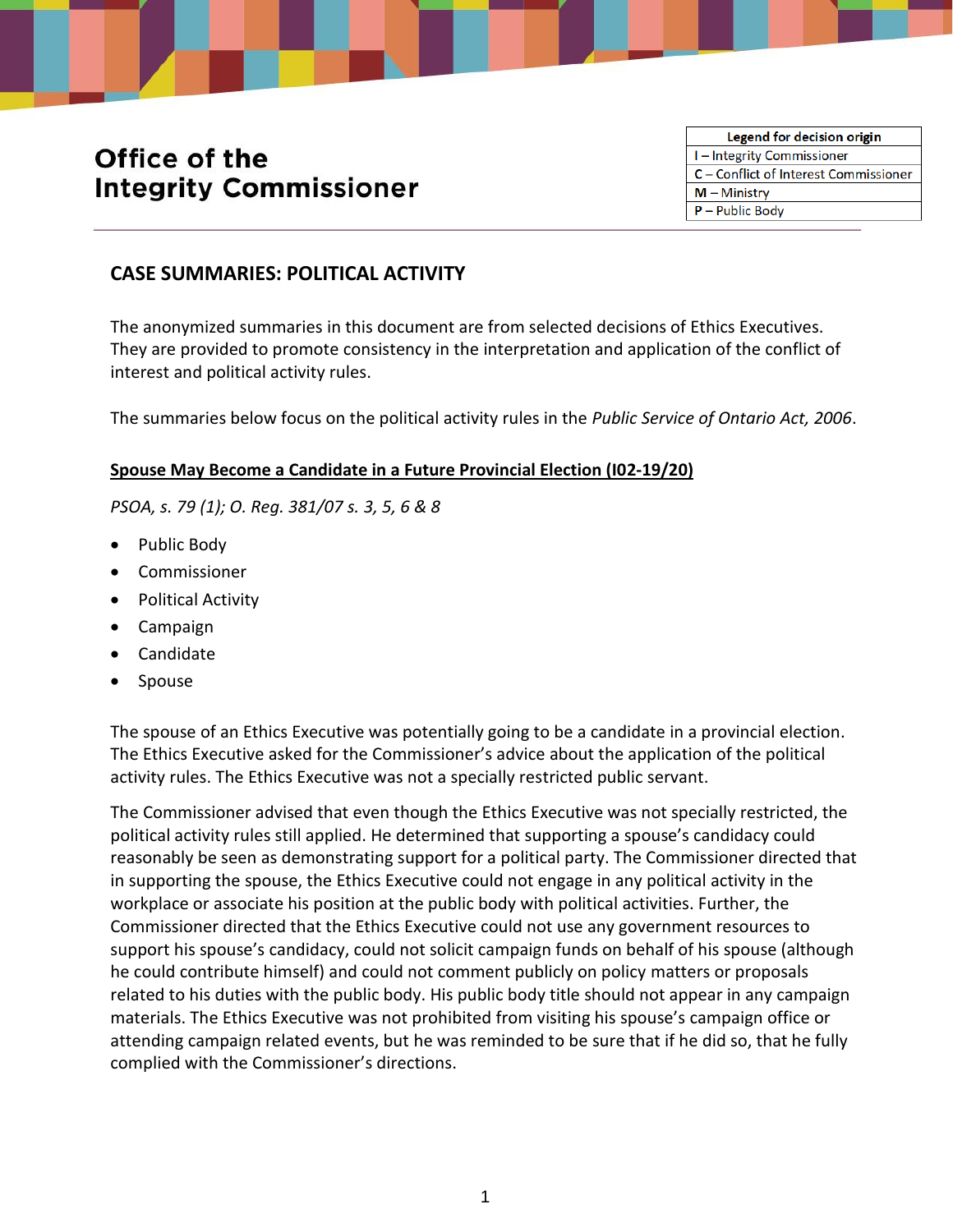## **Soliciting Funds for a Political Party (I03-19/20)**

*PSOA, s. 79 (1)*

- Public Body
- Commissioner
- Political Activity
- Fundraising/Soliciting funds

The Commissioner became aware that an Ethics Executive was engaging in fundraising for a political party. The Commissioner wrote to the Ethics Executive to explain the Rules and how the Ethics Executive was subject to the political activity restrictions governing most public servants. The Commissioner determined that the Ethics Executive was prohibited from soliciting funds while he was the chair of the public body. This is because the Ethics Executive had a supervisory role over the other appointees to the board (as Ethics Executive). The direction to not solicit funds also prohibited the Ethics Executive from soliciting funds using his private email.

# **Running for a Band Council (C01-18/19)**

*PSOA, s. 79; O. Reg. 381/07 s. 8.*

- Conflict of [Interest](http://www.coicommissioner.gov.on.ca/category/type-of-ethical-matter/conflict-of-interest/)
- [Political](http://www.coicommissioner.gov.on.ca/category/type-of-ethical-matter/political-activity/) Activity
- [Conflict](http://www.coicommissioner.gov.on.ca/category/source-of-decision/ministry/) of Interest Commissioner
- Engaging in Business or [Undertaking](http://www.coicommissioner.gov.on.ca/category/type-of-rule/engaging-in-business-or-undertaking/)
- Political Activity Specially [Restricted](http://www.coicommissioner.gov.on.ca/category/type-of-rule/political-activity-all-other-public-servants/) Public Servants

An ethics executive sought advice about the PSOA to a specially-restricted public servant who was considering running for election to a band council in an indigenous community.

The political activity rules under the PSOA, apply to federal, provincial and municipal elections. In the past, the Commissioner interpreted the term "municipal election" to include elections for a school board trustee as these types of elections are governed by the Municipal Election Act, 1990. The Commissioner considered various processes by which band council elections could be held and concluded that seeking election to a band council did not, in it of itself, constitute political activity as defined in section 72 of the PSOA. As such the specially-restricted public servant was not prohibited under the political activity rules from seeking a position on a band council.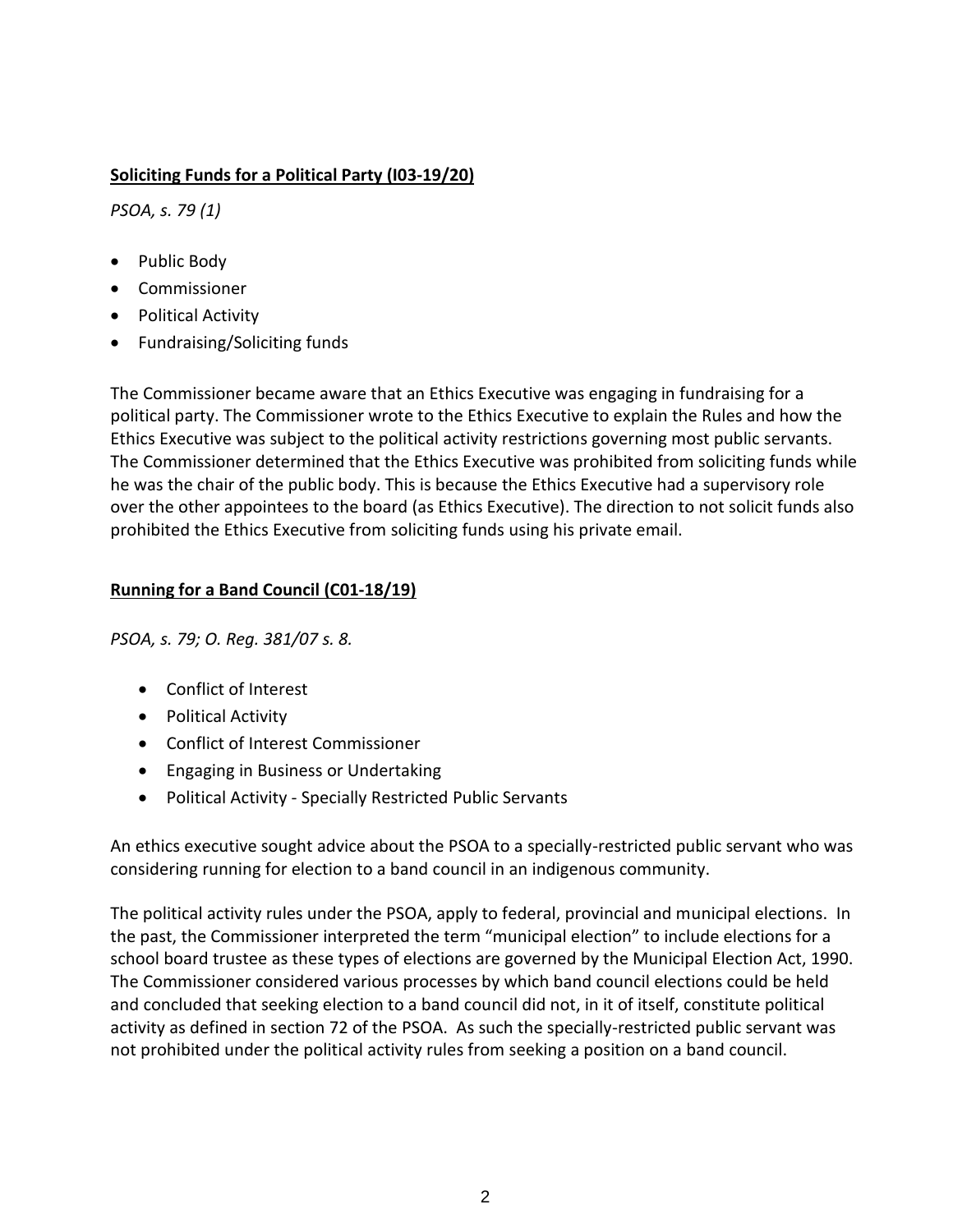The conflict of interest rules related to outside activities set out in section 8 of O. Reg. 381/07 are more relevant to this situation. The Commissioner suggested the ethics executive consider (1) seeking a position on a band council and (2) serving on a band council as two distinct activities undertaken outside of a public servant's role. More specifically, the ethics executive should consider the time commitments associated with both activities, whether these commitments would impact the public servant's role and if the impact could be minimized through recusals.

#### **Elected to Municipal Office (C02-18/19)**

*PSOA, s. 101(3).*

- Political Activity
- Conflict of Interest Commissioner
- Political Activity All Other Public [Servants](http://www.coicommissioner.gov.on.ca/category/type-of-rule/political-activity-all-other-public-servants/)

An ethics executive sought advice about the application of the section 101(3) of the PSOA – that is whether a public servant's employment/appointment should be terminated because the public servant was elected to municipal office.

Unlike the situation with federal/provincial elections, election to municipal office does not lead to the automatic termination of a public servant's employment/appointment. Rather section 101(3) requires an ethics executive to consider whether the municipal councillor role would interfere with the performance of the public servant's duties. The Commissioner pointed out that the language of section 101(3) is very similar to the language of the conflict of interest rules set out in paragraph 3 of section 8 of O. Reg. 381/07 which requires an ethics executive to consider if an outside activity would interfere with the public servant's ability to perform his or her duties to the Crown. The Commissioner suggested that an ethics executive consider the application of section 101(3) first and then consider the conflict of interest rules only if employment/appointment was not terminated.

In applying section 101(3), the Commissioner suggested the ethics executive consider the overlap between the duties of the public servant and role of a municipal councillor. In situations where there is some potential overlap, the Commissioner suggested considering whether the overlap is frequent, predictable, or could be limited with minimal disruption.

#### **Putting Up a Sign (C03-18/19)**

*PSOA, s. 92.*

• Political Activity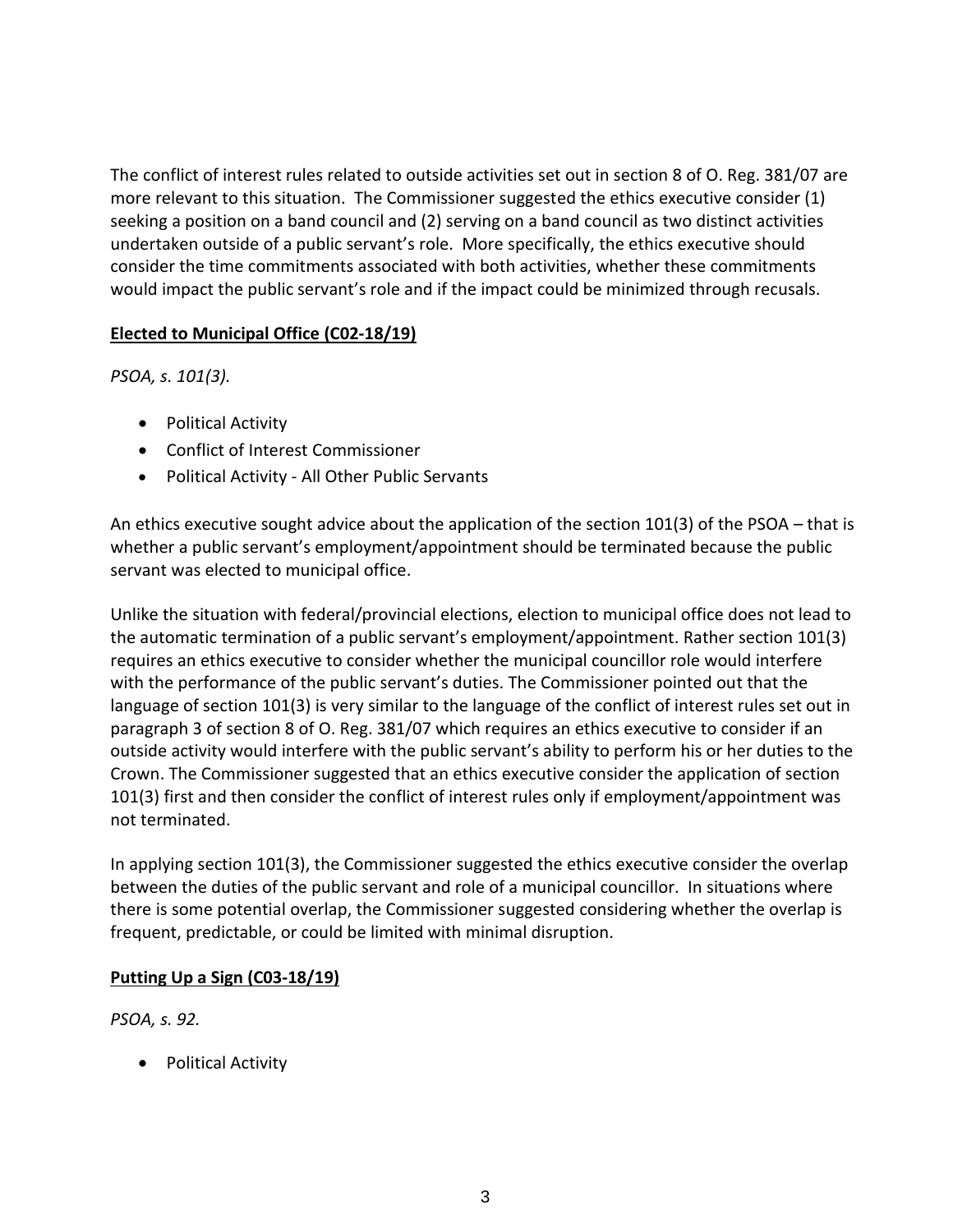- Conflict of Interest Commissioner
- Political Activity Specially [Restricted](http://www.coicommissioner.gov.on.ca/category/type-of-rule/political-activity-all-other-public-servants/) Public Servants

A part-time specially-restricted public servant sought authorization from the Commissioner to place signs on his/her property indicating support for a municipal election candidate<sup>1</sup>.

Specially restricted public servants may not engage in political activity that is not expressly permitted under the PSOA, unless authorization permitting such activity is granted by the Commissioner in accordance with section 92 of the PSOA. The Commissioner pointed out that the distinction between municipal election and federal/provincial elections where candidates are aligned with political parties is recognized in the PSOA through the imposition of different political activity rules related to municipal elections. As such while putting up a sign supporting a candidate in a municipal election clearly identifies support for a candidate, it does not necessarily demonstrate support for any political party. Ultimately, the Commissioner granted authorization for the public servant to place signs on his/her property indicating support for a municipal election candidate provided the sign did not identify the public servant as a public servant. The Commissioner also reminded the public servant to not engage in any of the prohibited forms of political activity set out in section 88 of the PSOA.

## **Elected Mayor (M02-16/17)**

*PSOA, s. 77 & 79; O. Reg. 281/07, s. 8.*

- Conflict of [Interest](http://www.coicommissioner.gov.on.ca/category/type-of-ethical-matter/conflict-of-interest/)
- [Political](http://www.coicommissioner.gov.on.ca/category/type-of-ethical-matter/political-activity/) Activity
- [Ministry](http://www.coicommissioner.gov.on.ca/category/source-of-decision/ministry/)
- Engaging in Business or [Undertaking](http://www.coicommissioner.gov.on.ca/category/type-of-rule/engaging-in-business-or-undertaking/)
- Political Activity All Other Public [Servants](http://www.coicommissioner.gov.on.ca/category/type-of-rule/political-activity-all-other-public-servants/)

A public servant was elected mayor of a small town (fewer than 1,000) after serving as councillor. One year after their election, the public servant declared a potential conflict of interest to their Ethics Executives.

The public servant's mayoral duties were performed outside of normal business hours. The public servant worked in a technical position unrelated to their mayoral duties, so there did not appear to be any overlap between the public servant's duties and their municipal responsibilities. Nor was

<sup>1</sup> This summary was adjusted in April 2022 to clarify that the public servant seeking the authorization was a *part-time* specially-restricted public servant.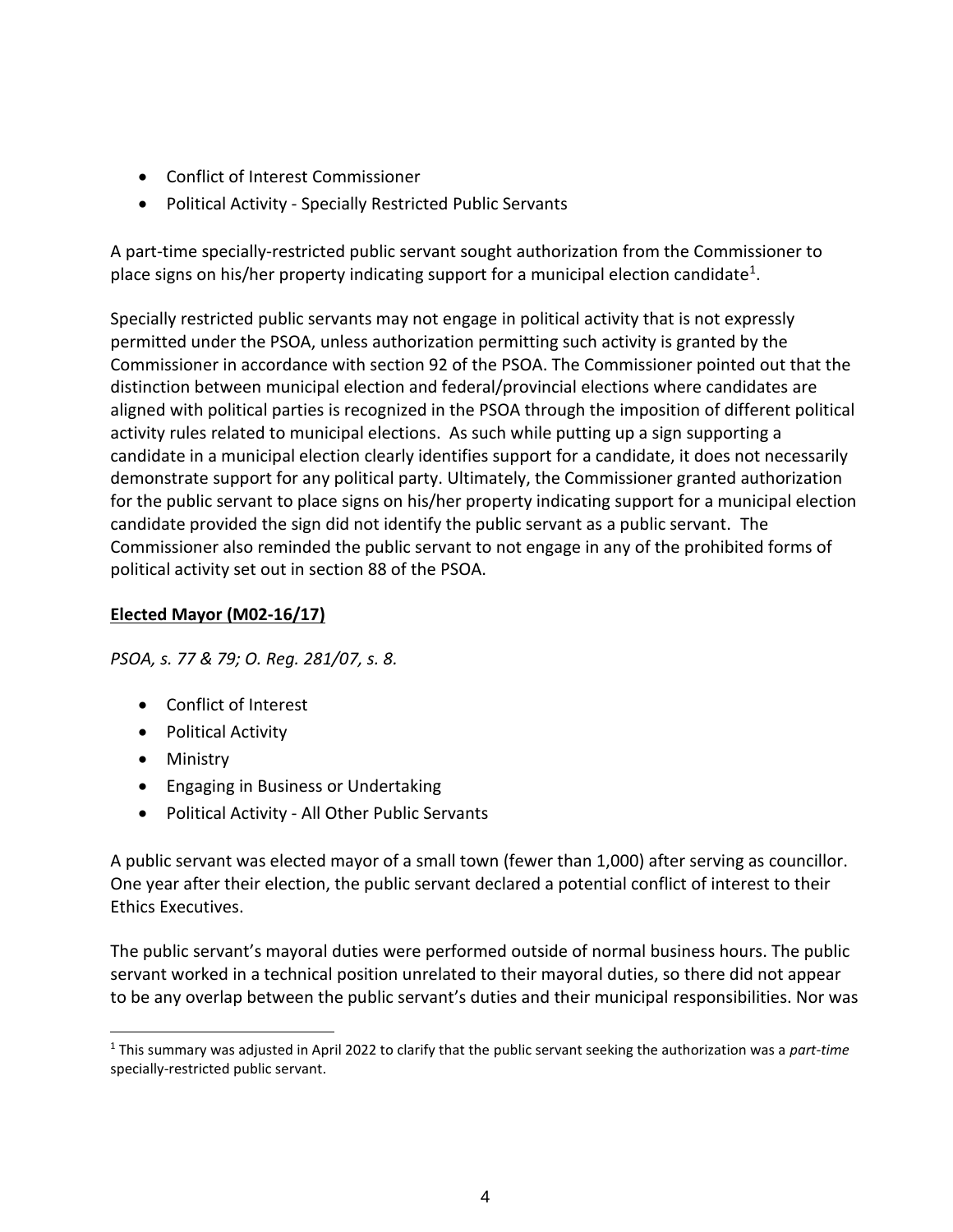there any obvious conflict between the public servant's responsibilities and the interests of the Crown.

The Ethics Executives advised the public servant that they should have notified the Ethics Executives when first elected mayor, rather than one year later. However, the Ethics Executives also advised the public servant that provided their elected position was not so demanding of their time as to interfere with their duties as a public servant, serving as mayor did not raise a conflict that warranted termination. The public servant was also advised to recuse themselves in any situation where they might have to take a position contrary to the interests of the Crown or which might put them in conflict with the Crown.

#### **Being a Municipal Councillor (M03-16/17)**

*PSOA s. 77 & 79.*

- [Political](http://www.coicommissioner.gov.on.ca/category/type-of-ethical-matter/political-activity/) Activity
- [Ministry](http://www.coicommissioner.gov.on.ca/category/source-of-decision/ministry/)
- Political Activity All Other Public [Servants](http://www.coicommissioner.gov.on.ca/category/type-of-rule/political-activity-all-other-public-servants/)

A ministry employee was a candidate in a municipal election. Advice was sought as to whether the employee could stand for election, and whether if successful they would have to take a leave of absence from the public service for the duration of the term of office, and if not, whether the employee's work as a municipal councillor would present a conflict of interest with their public service duties.

Since the employee was not a specially restricted public servant they were permitted to be a candidate in a municipal election. However, section 79 of the Public Service of Ontario Act says that public servants shall not engage in political activity if doing so could conflict with the interests of the Crown or interfere with the public servant's performance of their duties, unless a public servant has been granted an unpaid leave of absence under section 80. The employee's ministry had only limited interaction with the municipality in question and the employee's duties did not include any decision-making regarding the ministry's relationship with the municipality. Being a municipal councillor would only involve about ten hours of work weekly, outside of the employee's regular hours. Therefore, it was determined that serving as councillor did not conflict with the interests of the Crown or interfere the public servant's duties and that a leave of absence was not required.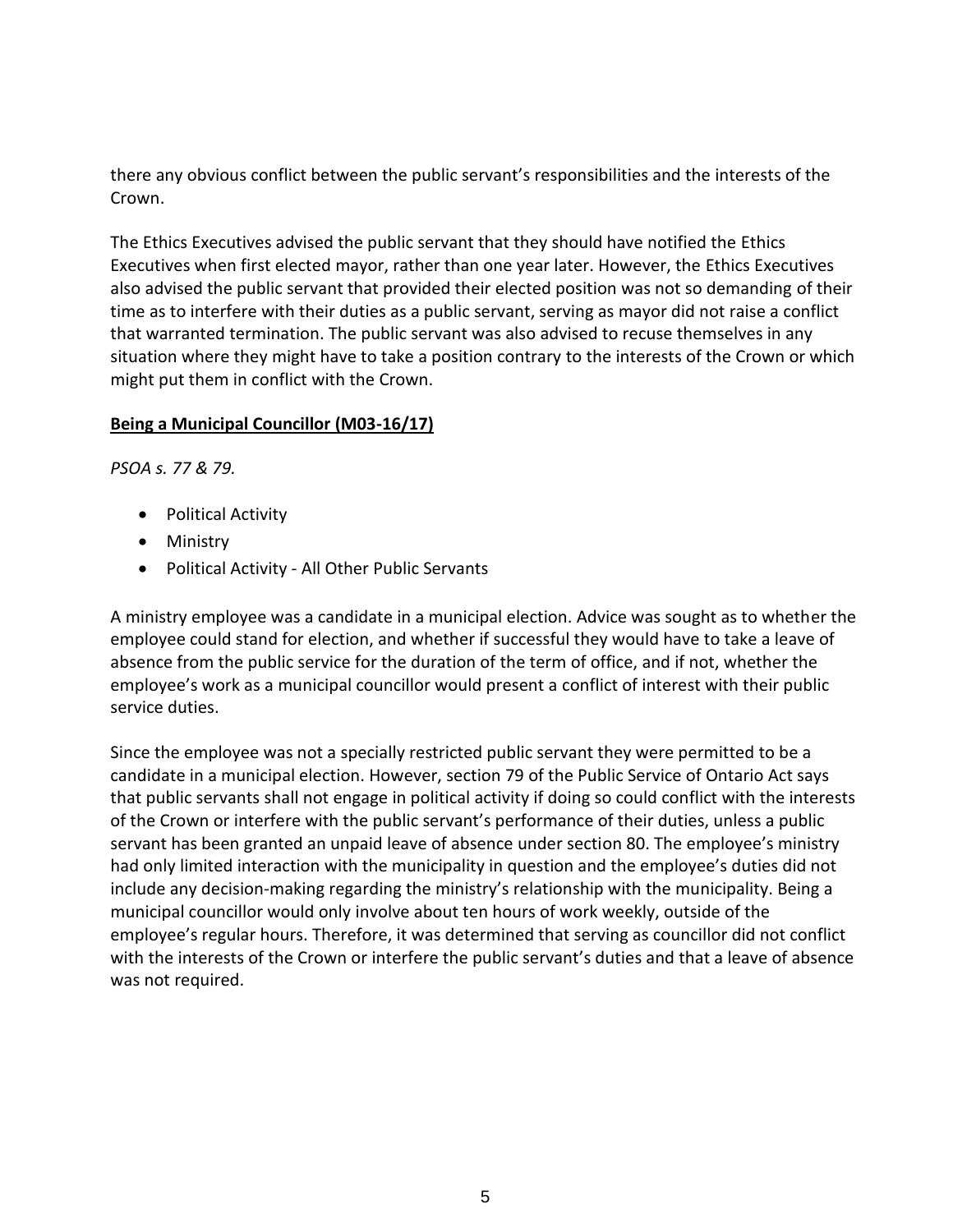#### **Manager Running for Municipal Office (M19-16/17)**

*PSOA, s. 77, 79; O. Reg. 381/07, s. 5.*

- Conflict of Interest
- [Political](http://www.coicommissioner.gov.on.ca/category/type-of-ethical-matter/political-activity/) Activity
- [Ministry](http://www.coicommissioner.gov.on.ca/category/source-of-decision/ministry/)
- Disclosing [Confidential](http://www.coicommissioner.gov.on.ca/category/type-of-rule/disclosing-confidential-information/) Information
- Political Activity All Other Public [Servants](http://www.coicommissioner.gov.on.ca/category/type-of-rule/political-activity-all-other-public-servants/)

A public service manager contacted their Ethics Executives regarding their intention to run for municipal councillor. In connection with the candidacy, the public servant expected to be fundraising "during the campaign period", as well as distributing flyers, canvassing and participating in media communications. The public servant sought a determination whether the they were required to take an unpaid leave of absence in order to do these things.

While the PSOA permits public servants to undertake political activities, there are a number of restrictions, including the requirement to take a leave of absence before certain activities can be undertaken. It was determined that the applicable restricted activities in these circumstances included 1) raising funds on behalf of a municipal candidate if the public servant's duties include supervising staff, and 2) engaging in political activity which could interfere with the performance of one's duties as a public servant.

The request for a leave of absence was approved. The public servant was directed not to undertake any fundraising activities until the leave of absence was commenced, as the public servant was a manager who supervised staff. The public servant was also advised that in accordance with the Public Service of Ontario Act (PSOA), the leave of absence would end on election day. The direction also set out the rule in section 77(d) of the PSOA that public servants are not allowed to associate their public service position with political activity except to the extent necessary to identify their position and work experience. The public servant was also reminded that the PSOA continues to apply during the leave of absence and of the rules regarding confidential information in section 5 of O. Reg. 381/07. The public servant was asked to advise the Ethics Executives of the outcome of the election so that next steps required under the PSOA could be determined.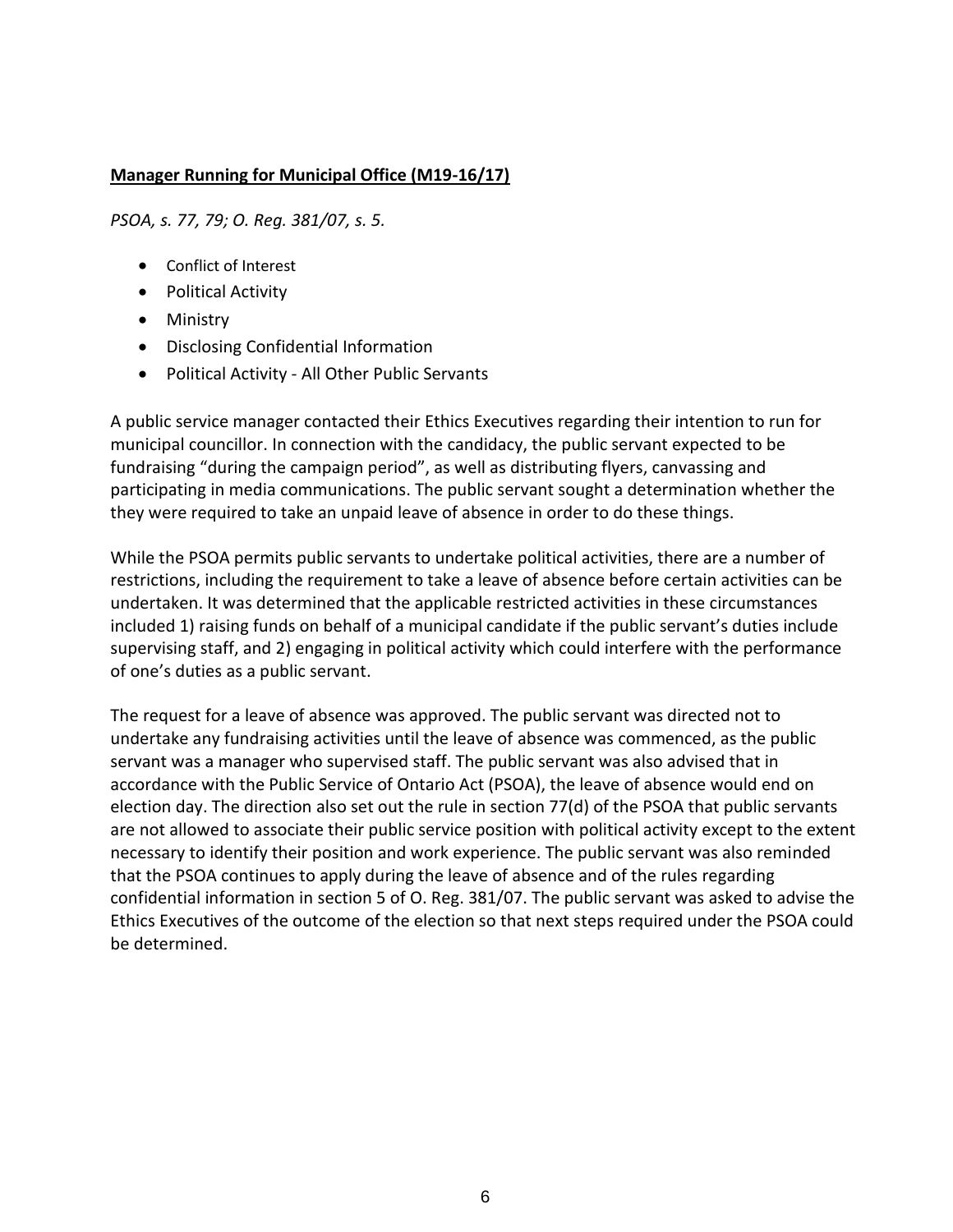# **Breakfast Meeting Hosted by MPP (P02-16/17)**

*PSOA, s. 72.*

- [Political](http://www.coicommissioner.gov.on.ca/category/type-of-ethical-matter/political-activity/) Activity
- [Public](http://www.coicommissioner.gov.on.ca/category/source-of-decision/public-body/) Body
- Political Activity Specially [Restricted](http://www.coicommissioner.gov.on.ca/category/type-of-rule/political-activity-specially-restricted-public-servants/) Public Servants

A specially-restricted appointee to a public body sought a determination as to whether they could attend a breakfast meeting sponsored by the local chamber of commerce and featuring their MPP. The breakfast, to be held at a local restaurant, was open to any member of the public who made a reservation. The cost was \$20 per ticket. Promotional material for the event described to the breakfast as a fact-sharing meeting and time for feedback and made no reference to any portion of the cost being directed to a political party.

The Ethics Executive considered the definition of political activity in section 72 of the *Public Service of Ontario Act, 2006* (PSOA), and concluded that attending the event described by the public servant was not political activity, as defined, and determined, therefore, that the public servant was not prohibited from attending. The Ethics Executive's decision was supported by his view that it is not the intent of the PSOA to deny public servants opportunities that will enable them to make informed decisions concerning major issues and to benefit from meaningful representation in the legislature.

#### **Commentaries (C01-15/16)**

*PSOA, s. 72 & 79.*

- [Political](http://www.coicommissioner.gov.on.ca/category/type-of-ethical-matter/political-activity/) Activity
- Conflict of Interest [Commissioner](http://www.coicommissioner.gov.on.ca/category/source-of-decision/conflict-of-interest-commissioner/)
- Political Activity All Other Public [Servants](http://www.coicommissioner.gov.on.ca/category/type-of-rule/political-activity-all-other-public-servants/)

The Ethics Executives of a public body sought the commissioner's advice as to whether an employee of that public body should be allowed to publish an op-ed article that was critical of a policy of a political party. Since section 72 of the Act defines political activity as including anything done in support of or in opposition to a political party, the commissioner concluded that the writing of such an article would constitute political activity.

Section 79 of the Act prohibits a public servant from engaging in certain kinds of political activity without first seeking a leave of absence without pay. Such prohibited political activity includes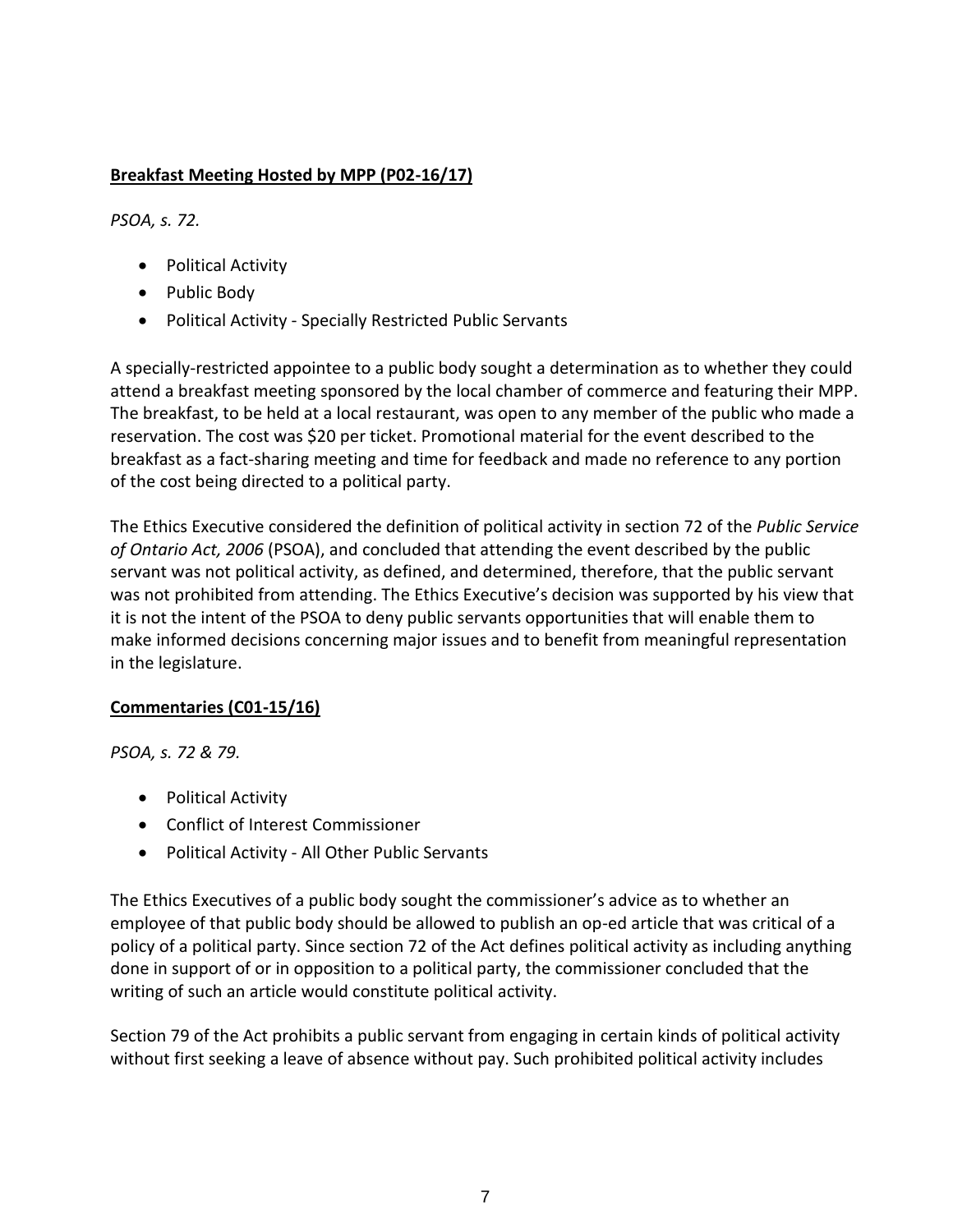making public comments outside of a public servant's duties on a matter directly related to those duties, if the matter is addressed in the policy of a political party. The Ethics Executives was advised to consider whether the article met this test, in particular whether the content of the article overlapped with the area of work in which the public servant was engaged. If the test was met, the employee must then request an unpaid leave of absence in order to publish the article and deal with any associated matters.

The commissioner also reminded the Ethics Executives that section 79(d) of the Act prohibits a public servant from engaging in any political activity if doing so could interfere with the performance of his or her public duties, and that section 79(e) prohibited public servants from engaging in any political activity if doing so could conflict with the interests of the public body.

#### **Specially Restricted (C02-15/16)**

*PSOA, s.72, 85, 89 & 92.*

- [Political](http://www.coicommissioner.gov.on.ca/category/type-of-ethical-matter/political-activity/) Activity
- Conflict of Interest [Commissioner](http://www.coicommissioner.gov.on.ca/category/source-of-decision/conflict-of-interest-commissioner/)
- Political Activity Specially [Restricted](http://www.coicommissioner.gov.on.ca/category/type-of-rule/political-activity-specially-restricted-public-servants/) Public Servants

A part-time member of an adjudicative tribunal sought advice from his Ethics Executives, the chair of the tribunal, whether he was able to continue to engage in political activity. The tribunal member had regularly been involved in partisan political activity prior to his appointment to the tribunal. The Ethics Executives sought the commissioner's guidance.

The commissioner advised the Ethics Executives that appointees to adjudicative tribunals were considered specially-restricted public servants, and therefore were subject to more stringent political activity restrictions than appointees to other public bodies.

The Act provides steps an Ethics Executives must take to deal with the contravention of political activity rules, including giving direction to an appointee.

The commissioner also advised the chair that the Act permits an Ethics Executives of a speciallyrestricted public servant to allow the public servant to be a candidate in a municipal election or to campaign on behalf of a municipal candidate. Furthermore, a part-time member of an adjudicative tribunal could seek authorization from the Conflict of Interest Commissioner to engage in most other kinds of political activity if, in the commissioner's opinion, such activity did not interfere with the appointee's public-service duties or conflict with the interest of the tribunal.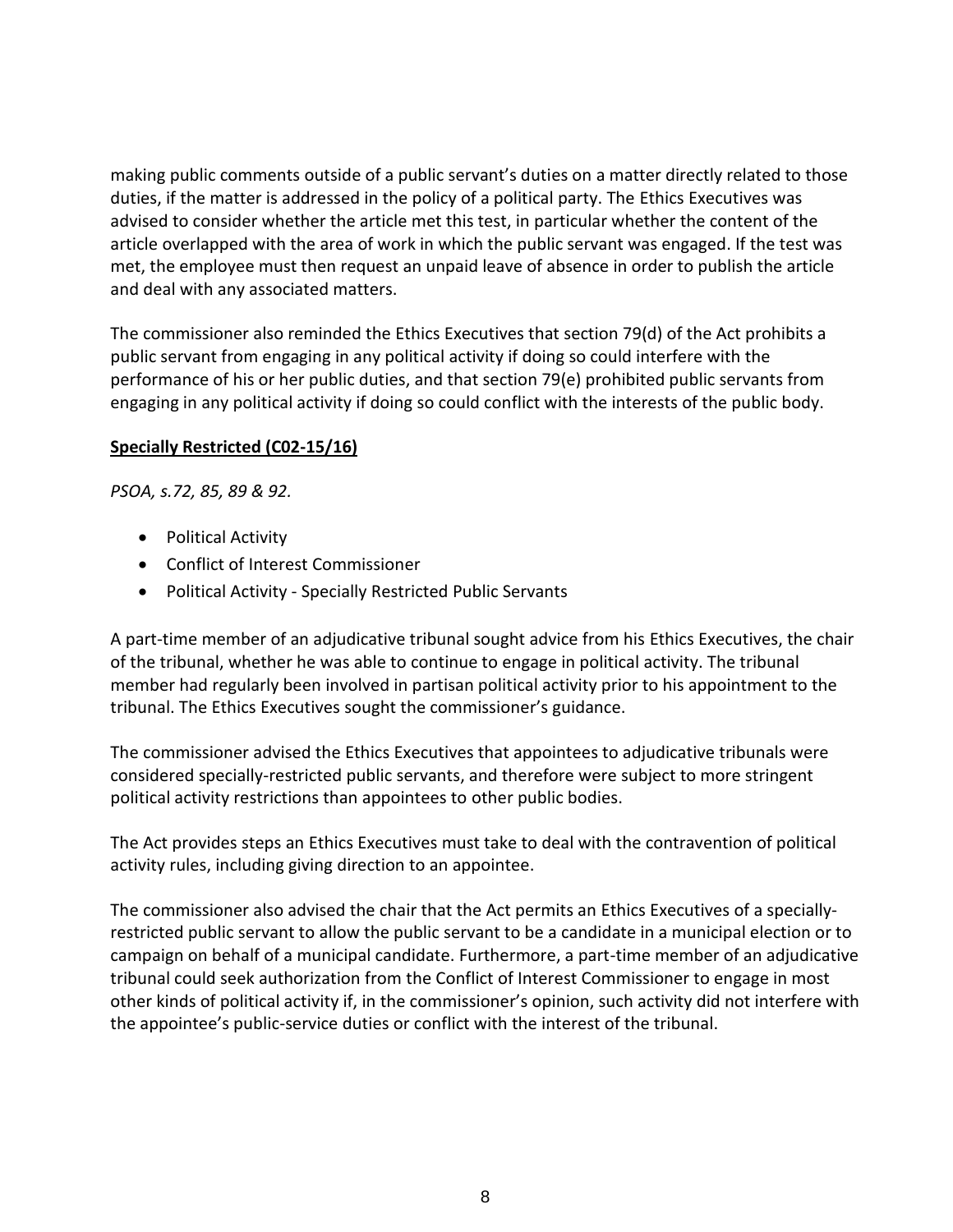# **Vote for me (C02-14/15)**

#### *PSOA s. 72 and 79.*

- [Political](http://www.coicommissioner.gov.on.ca/category/type-of-ethical-matter/political-activity/) Activity
- Conflict of Interest [Commissioner](http://www.coicommissioner.gov.on.ca/category/source-of-decision/conflict-of-interest-commissioner/)
- Political Activity All Other Public [Servants](http://www.coicommissioner.gov.on.ca/category/type-of-rule/political-activity-all-other-public-servants/)

An employee of a public body, with a public-facing role, wished to run for municipal office. The employee's Ethics Executives proposed to move the employee to a non-public-facing role so that the employee would not be required to take a leave of absence.

The Commissioner supported moving the employee and suggested that the decision, including factors considered, be documented. The Commissioner also advised the Ethics Executives to monitor the situation in case the business of the public body became a municipal issue, or the employee's political activity began to interfere with the employee's duties or conflicted with the interests of the public body.

#### **Transition Advice (C03-14/15)**

*PSOA s. 92.*

- [Political](http://www.coicommissioner.gov.on.ca/category/type-of-ethical-matter/political-activity/) Activity
- Conflict of Interest [Commissioner](http://www.coicommissioner.gov.on.ca/category/source-of-decision/conflict-of-interest-commissioner/)
- Political Activity Specially [Restricted](http://www.coicommissioner.gov.on.ca/category/type-of-rule/political-activity-specially-restricted-public-servants/) Public Servants

A specially-restricted part-time appointee to a public body sought authorization to engage in political activity that depended on the outcome of a provincial election. The public servant had been asked to join a political party's transition team if it won the election.

The Commissioner authorized the public servant to engage in this activity because the public servant's exercise of discretion with the public body could not reasonably be perceived as being affected by political considerations. The Commissioner also reminded the public servant not to engage in any prohibited forms of political activity while working on the transition team.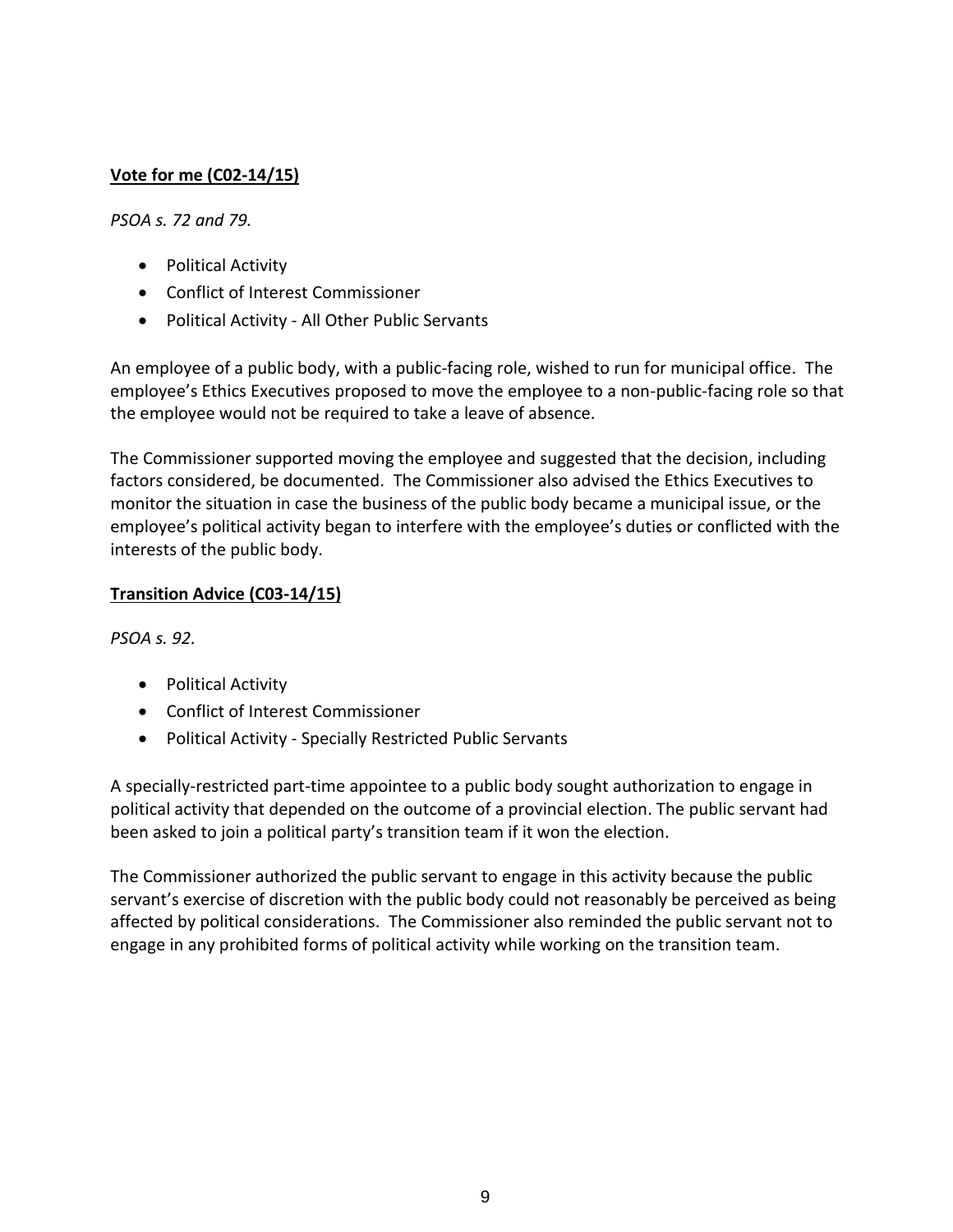## **Vote for me… (C01-13/14)**

#### *PSOA s. 72 & 79.*

- [Political](http://www.coicommissioner.gov.on.ca/category/type-of-ethical-matter/political-activity/) Activity
- Conflict of Interest [Commissioner](http://www.coicommissioner.gov.on.ca/category/source-of-decision/conflict-of-interest-commissioner/)
- Political Activity All Other Public [Servants](http://www.coicommissioner.gov.on.ca/category/type-of-rule/political-activity-all-other-public-servants/)

The chair of a public body wanted to stand for election as a municipal councillor. They asked the Commissioner whether they could run for this office.

As the chair was not a non-specially restricted public servant, they could run in a municipal election and serve as a municipal councillor as long as these activities did not (1) interfere with the performance of the chair's duties, and (2) conflict with the interests of the public body. The Commissioner considered the following factors:

- Time commitments and the impact on the chair's duties;
- Stakeholders the public body and the municipality have in common;
- The likelihood that candidates or councilors could comment on or make decisions related to the public body or the Ontario government;
- Intersection of the public body's and the municipality's interests, and the likelihood that the chair would advise on or be a party to discussions or decisions on issues impacting the municipality or municipalities in general; and
- the chair's ability to avoid taking part in discussions and decisions at the municipality or public body while carrying out his duties as chair.

The Commissioner determined that the chair could stand for election and serve as a municipal councillor provided that the chair complied with certain restrictions including not commenting publicly on matters that are directly related to his duties as chair and not engaging in political activity while specifically performing his duties as chair.

#### **Vote for us… (C02-13/14)**

*PSOA s. 77 & 79.*

- [Political](http://www.coicommissioner.gov.on.ca/category/type-of-ethical-matter/political-activity/) Activity
- Conflict of Interest [Commissioner](http://www.coicommissioner.gov.on.ca/category/type-of-ethical-matter/political-activity/)
- Political Activity All Other Public [Servants](http://www.coicommissioner.gov.on.ca/category/type-of-rule/political-activity-all-other-public-servants/)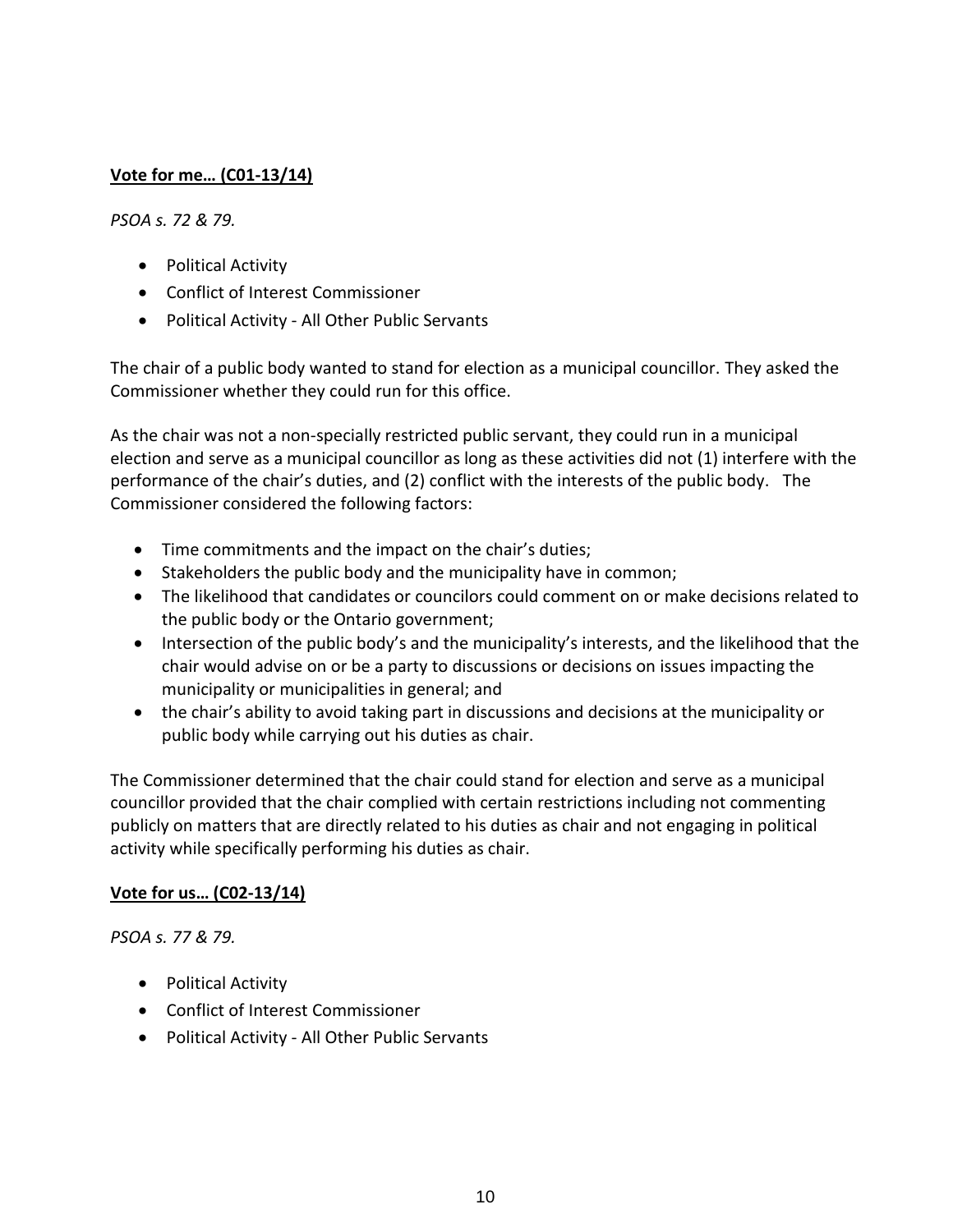J was an appointee to a public body. She wanted to serve in a time-limited, high-profile position with a provincial political party. The chair of the public body asked the Commissioner for advice about whether J could take the job.

J was not a specially restricted public servant. As such she could engage in any political activity that is not specifically prohibited or restricted. In assessing whether this activity was restricted, the Commissioner considered that J's role would be highly visible, involved participation in fundraising discussions and potentially soliciting funds for the campaign. The Commissioner recommended that J take an unpaid leave of absence until her job with the political party ended. While she was on unpaid leave of absence, J would still be a public servant and would have to abide by the political activity restrictions in the *PSOA*. The Commissioner directed J to maintain a distinction between her political role and her public servant role. She would not be allowed to do any of the following:

- 1. Use her position as a public servant for personal benefit;
- 2. Use or disclose any confidential information she obtained through her public servant role; and
- 3. Offer assistance in dealing with the provincial government to any persons or entities connected to the political party.

#### **Hiring a Municipal Councillor (C01-12/13)**

*PSOA, s. 72, 77 & 79; O. Reg. 381/07, s. 8.*

- Conflict of [Interest](http://www.coicommissioner.gov.on.ca/category/type-of-ethical-matter/conflict-of-interest/)
- Conflict of Interest [Commissioner](http://www.coicommissioner.gov.on.ca/category/source-of-decision/conflict-of-interest-commissioner/)
- Engaging in Business or [Undertaking](http://www.coicommissioner.gov.on.ca/category/type-of-rule/engaging-in-business-or-undertaking/)
- [Political](http://www.coicommissioner.gov.on.ca/category/type-of-ethical-matter/political-activity/) Activity
- Political Activity All Other Public [Servants](http://www.coicommissioner.gov.on.ca/category/type-of-rule/political-activity-all-other-public-servants/)

An Ethics Executives of a public body sought the Commissioner's advice while considering hiring a municipal councillor as a public servant in an administrative role.

Although being a municipal councillor is considered political activity, it is possible for a municipal councillor to be hired as a public servant if they can avoid engaging in the specific types of political activities that are prohibited by section 77 or restricted by section 79.

If hired as a public servant, the municipal councillor would also have to ensure that any activities they engaged in as a municipal councillor were in compliance with the conflict of interest rules.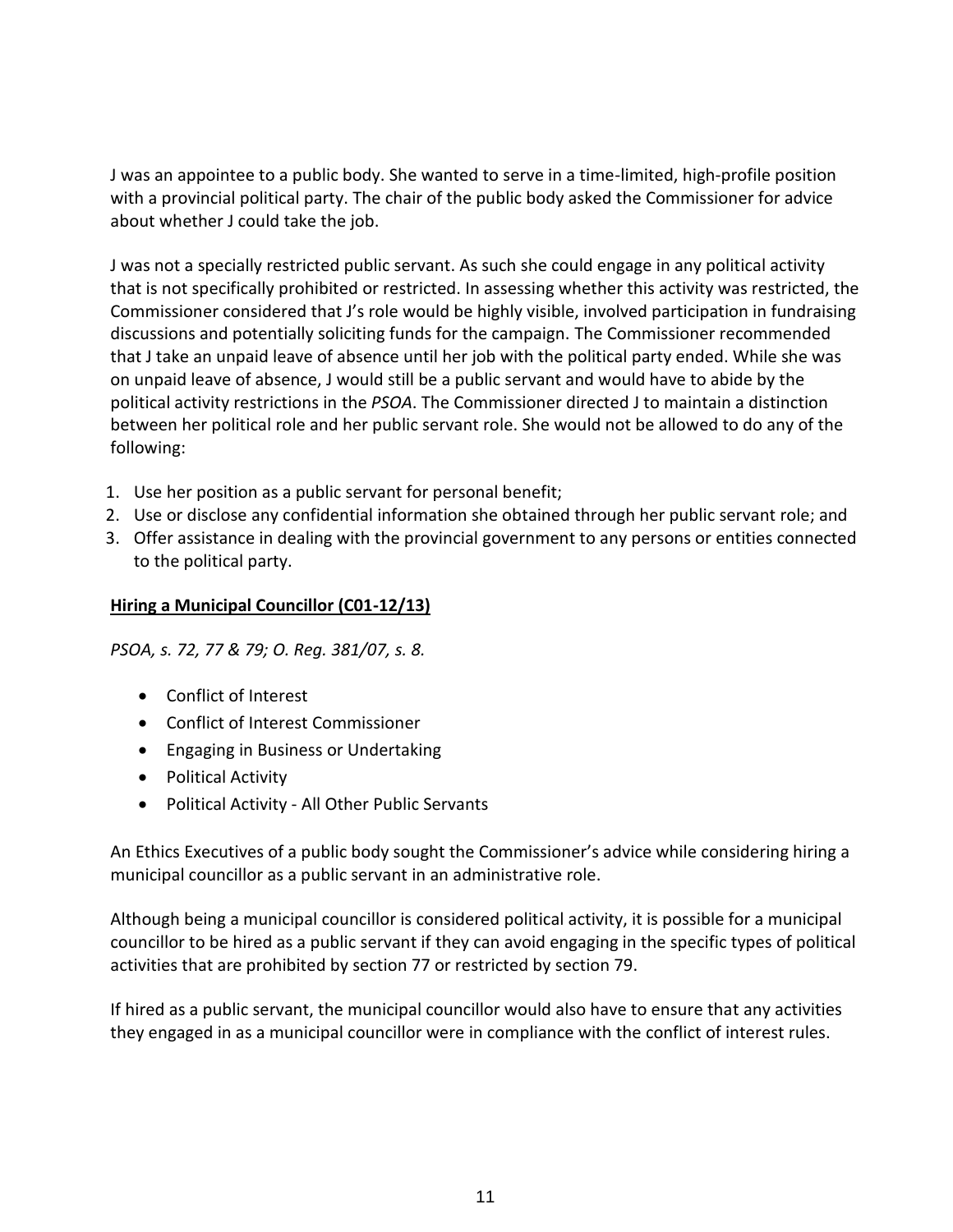As the municipality was within the geographical area affected by the actions of the public body, the Commissioner concluded that there was potential for conflicts between the individual's roles as a municipal councillor and public servant. The Commissioner suggested that, if the individual were to be hired, the Ethics Executives should implement strategies to mitigate the potential for conflicts. For example, the Ethics Executives could restrict the individual's access to matters related to the municipality they represents and require the individual to refrain from participating in discussions or decision-making at the municipality on any issues relating to the public body.

#### **Lobby a Member of Provincial Parliament (C03-12/13)**

*PSOA, s. 77 & 79.*

- [Political](http://www.coicommissioner.gov.on.ca/category/type-of-ethical-matter/political-activity/) Activity
- Conflict of Interest [Commissioner](http://www.coicommissioner.gov.on.ca/category/source-of-decision/conflict-of-interest-commissioner/)
- Political Activity All Other Public [Servants](http://www.coicommissioner.gov.on.ca/category/type-of-rule/political-activity-all-other-public-servants/)

An Ethics Executives sought advice as to whether a public servant would be permitted to lobby a Member of Provincial Parliament (MPP) to propose a private member's bill to change legislation and policy administered by the ministry in which the public servant worked.

The Commissioner advised that lobbying the MPP to introduce a private member's bill constituted restricted political activity under the PSOA and that the public servant could only engage in that type of activity if on an unpaid leave of absence. The Commissioner advised that such an unpaid leave of absence should remain in effect until the later of the following:

- The MPP decides not to pursue a private member's bill;
- A private member's bill is introduced but not passed; or
- A private member's bill is passed and new legislation comes into force and effect.

#### **Authorization to Perform Various Functions (C01-11/12)**

*PSOA, s. 89 & 92.*

- [Political](http://www.coicommissioner.gov.on.ca/category/type-of-ethical-matter/political-activity/) Activity
- Conflict of Interest [Commissioner](http://www.coicommissioner.gov.on.ca/category/source-of-decision/conflict-of-interest-commissioner/)
- Political Activity Specially [Restricted](http://www.coicommissioner.gov.on.ca/category/type-of-rule/political-activity-specially-restricted-public-servants/) Public Servants

A specially restricted public servant appointed to an adjudicative agency sought authorization to perform the following functions, for two candidates, during a federal election period: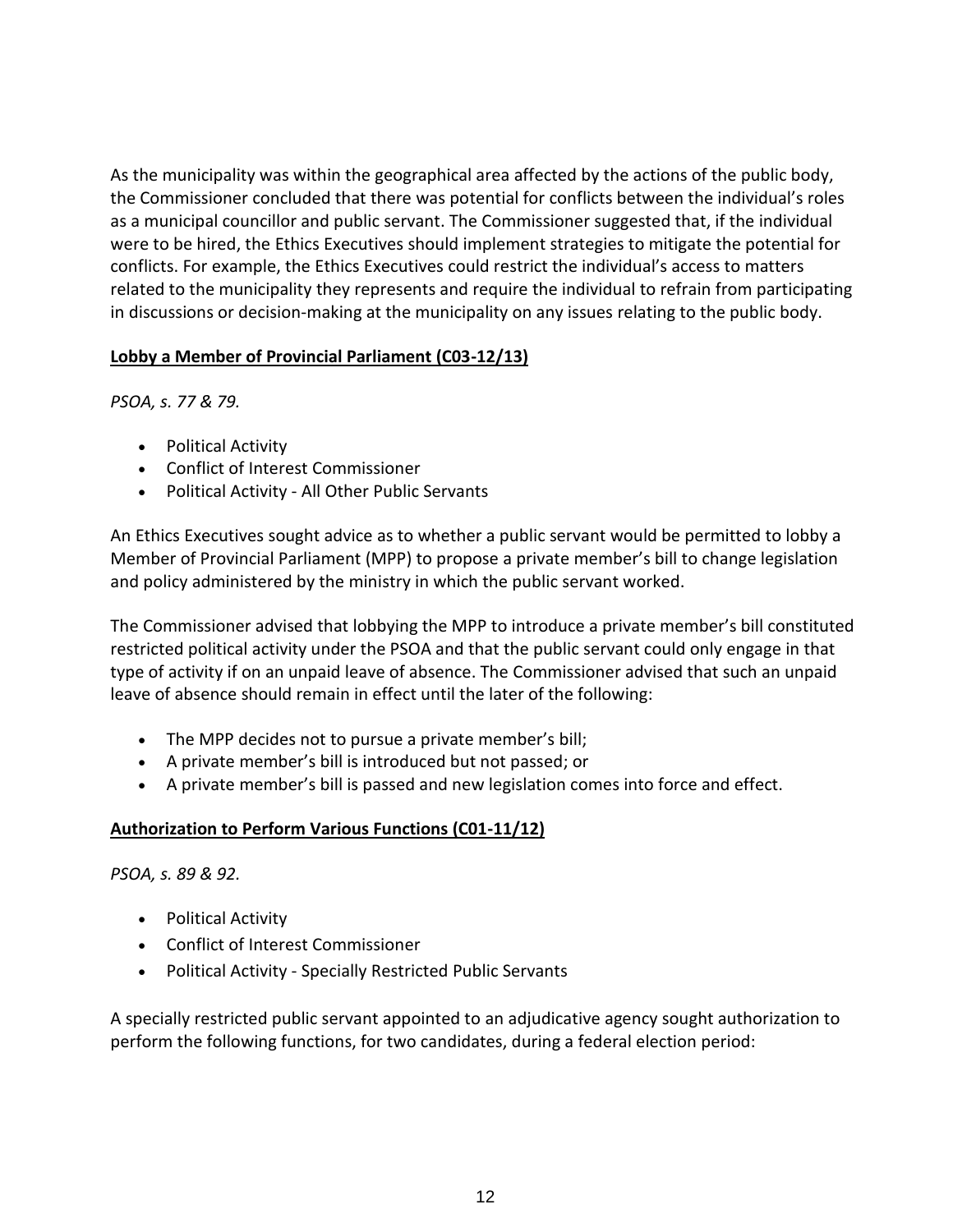- 1. Door-to-door canvassing;
- 2. Speaking to voters on the telephone;
- 3. Fundraising; and
- 4. Working on administrative matters in the campaign office.

These activities fall outside the forms of political activity permissible for specially restricted public servants under sections 89 and 90 of the *PSOA*. In some situations, the Commissioner may authorize specially restricted public servants to engage in political activity not otherwise permitted. Section 92(5) of the *PSOA* sets out the criteria for the Commissioner to consider when reviewing requests for such authorization. The political activity rules are intended to balance the neutrality of the public service with a public servant's ability to engage in political activity.

The Commissioner granted authorization to the public servant to work on administrative matters in a campaign office and to speak to voters on the phone on behalf of the candidates, provided that the public servant did not identify themself or engage in the prohibited forms of political activity set out in section 88 of the *PSOA*. In granting authorization to engage in these political activities, the Commissioner took into account the nature of the activities; the scope of discretion available to members of the adjudicative agency; and the jurisdiction of the agency.

The Commissioner did not authorize the public servant to engage in door-to-door canvassing or fundraising. The in-person interactions might enable members of the public to identify the public servant and conclude that they supported a particular party.

#### **Comments to the Media During a Provincial Election (C03-11/12)**

#### *PSOA, s. 77 & 79.*

- [Political](http://www.coicommissioner.gov.on.ca/category/type-of-ethical-matter/political-activity/) Activity
- Conflict of Interest [Commissioner](http://www.coicommissioner.gov.on.ca/category/source-of-decision/conflict-of-interest-commissioner/)
- Political Activity Specially [Restricted](http://www.coicommissioner.gov.on.ca/category/type-of-rule/political-activity-specially-restricted-public-servants/) Public Servants

The chair of a public body sought advice as to whether a specially restricted public servant was permitted to make certain specific comments to the media during a provincial election. The comments did not explicitly identify a candidate or political party, but expressed disapproval of the language used by politicians of a political party during the provincial election.

In assessing whether this activity constituted "political activity", the Commissioner considered how a reasonably well-informed member of the public might view the activity. The comments in question could be considered political activity if they indicated support of or opposition to a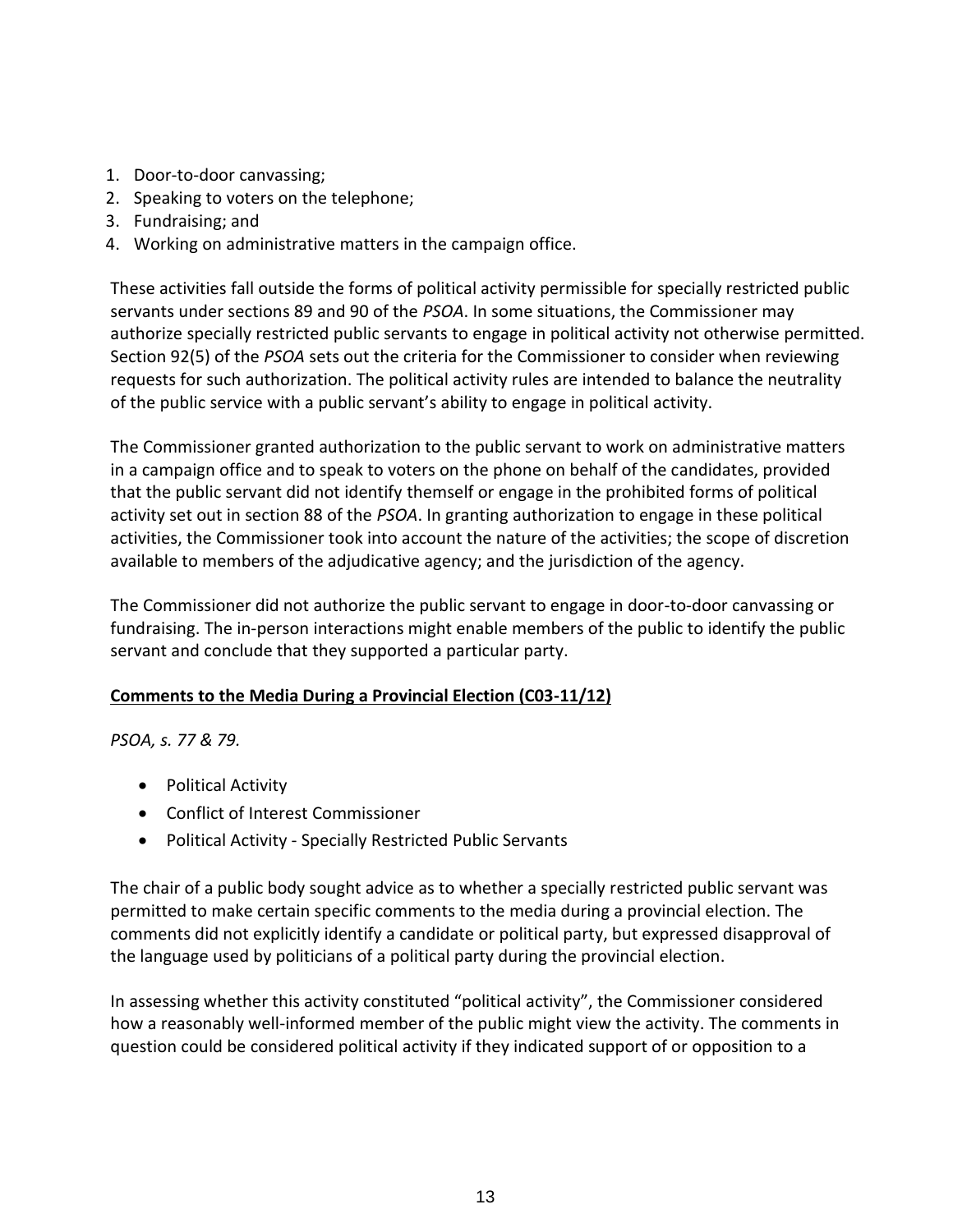political party, or if they could be related to the public servant's duties. The comments criticized the language used by candidates of a political party rather than the position taken by a particular political party, but this distinction might not be apparent to a member of the public. The comments included the opinion that the language used by politicians had an effect on a subject matter dealt with by the public body. In this way, the comments came close to connecting the public servant's duties with the policies and positions of a political party. However, since the comments did not explicitly identify a candidate or a political party, the Commissioner concluded that it was unlikely that, taken by themselves, the comments would constitute political activity. Nevertheless, the Commissioner recommended that the public servant be cautioned that, given the public body's unique interaction with members of the public, such comments might cause a member of the public to question the political neutrality of the public servant and/or the public body.

#### **Campaigning During Vacation (C05-11/12)**

*PSOA, s. 77 & 79.*

- [Political](http://www.coicommissioner.gov.on.ca/category/type-of-ethical-matter/political-activity/) Activity
- Conflict of Interest [Commissioner](http://www.coicommissioner.gov.on.ca/category/source-of-decision/conflict-of-interest-commissioner/)
- Political Activity All Other Public [Servants](http://www.coicommissioner.gov.on.ca/category/type-of-rule/political-activity-all-other-public-servants/)

An Ethics Executives sought advice about what limitations, if any, should be placed on a public servant who wished to (1) campaign for a candidate, or (2) work in the central campaign office for a political party. These activities were to take place during the public servant's vacation.

The proposed activities demonstrate support for a candidate or political party and are therefore considered "political activity". The individual was not a specially restricted public servant. As such, the public servant is permitted to engage in any form of political activity that is not specifically prohibited or restricted. Activities may be restricted on the basis that they could (1) interfere with performance of the public servant's duties, or (2) conflict with the interests of the Crown. The Commissioner considered the nature of the public servant's duties and the nature of the contemplated political activity. The public servant had only limited influence over other public servants and was not involved in decision-making. Furthermore, participation in either activity would not prevent the public servant from resuming their duties with the Crown. The Commissioner concluded that the public servant would not be prohibited from engaging in either of the activities while on vacation.

The Commissioner reminded the Ethics Executives that the public servant continued to be subject to both the political activity restrictions and conflict of interest rules set out in the *PSOA* while on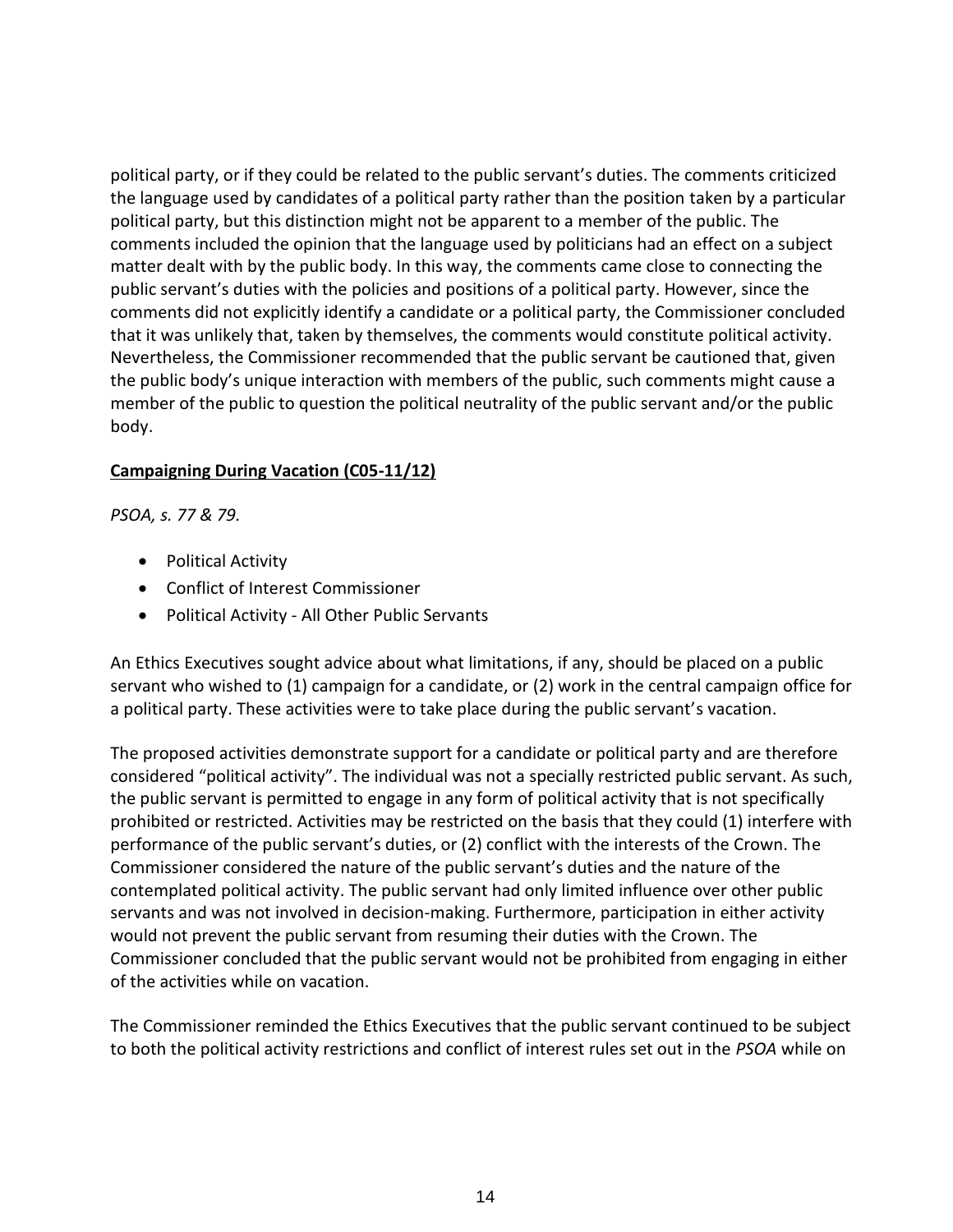vacation. The Commissioner also cautioned that the public servant should maintain a distinction between their role as public servant and their work on the campaign. More specifically, the public servant should not engage in the following:

- 1. Soliciting funds, including accepting funds while campaigning door to door;
- 2. Commenting publicly on the position or policy of a party or candidate as directly related to their public service duties;
- 3. Using government resources for political activity purposes, including premises, equipment, supplies or documents in their possession;
- 4. Associating their public service position with the political activity;
- 5. Using their employment as a public servant to benefit personally;
- 6. Using or disclosing any confidential information obtained through their public servant role; and
- 7. Offering assistance in their dealings with the provincial government to any persons or entities connected to the campaign, or creating the appearance of any form of preferential treatment.

#### **Letter to the Editor of a Newspaper (C07-11/12)**

*PSOA, s. 77 & 79.*

- [Political](http://www.coicommissioner.gov.on.ca/category/type-of-ethical-matter/political-activity/) Activity
- Conflict of Interest [Commissioner](http://www.coicommissioner.gov.on.ca/category/source-of-decision/conflict-of-interest-commissioner/)
- Political Activity Specially [Restricted](http://www.coicommissioner.gov.on.ca/category/type-of-rule/political-activity-specially-restricted-public-servants/) Public Servants

The chair of a public body sought advice from the commissioner as to whether the comments a specially restricted public servant made to the media via a letter to the editor of a newspaper might be considered a contravention of the political activity rules. The comments related to a federal government policy concerning a specific sector.

In assessing whether this activity constituted "political activity", the Commissioner considered how a reasonably well-informed member of the public might view the activity. The Commissioner noted that while the comments did not explicitly discuss a substantive position taken by any federal government party, they did concern a sector affected by the mandate of the public body. The comments were also related to the decision-making duties of the public servant. However, the comments did not explicitly reflect the position of a specific political party. The Commissioner concluded that it was unlikely that, taken by themselves, the comments would constitute political activity. Nevertheless, the Commissioner recommended that the public servant be cautioned that, given the decision-making responsibilities of the public body and the public servant, such comments may cause members of the public to question the political neutrality of the public body and/or the public service in general.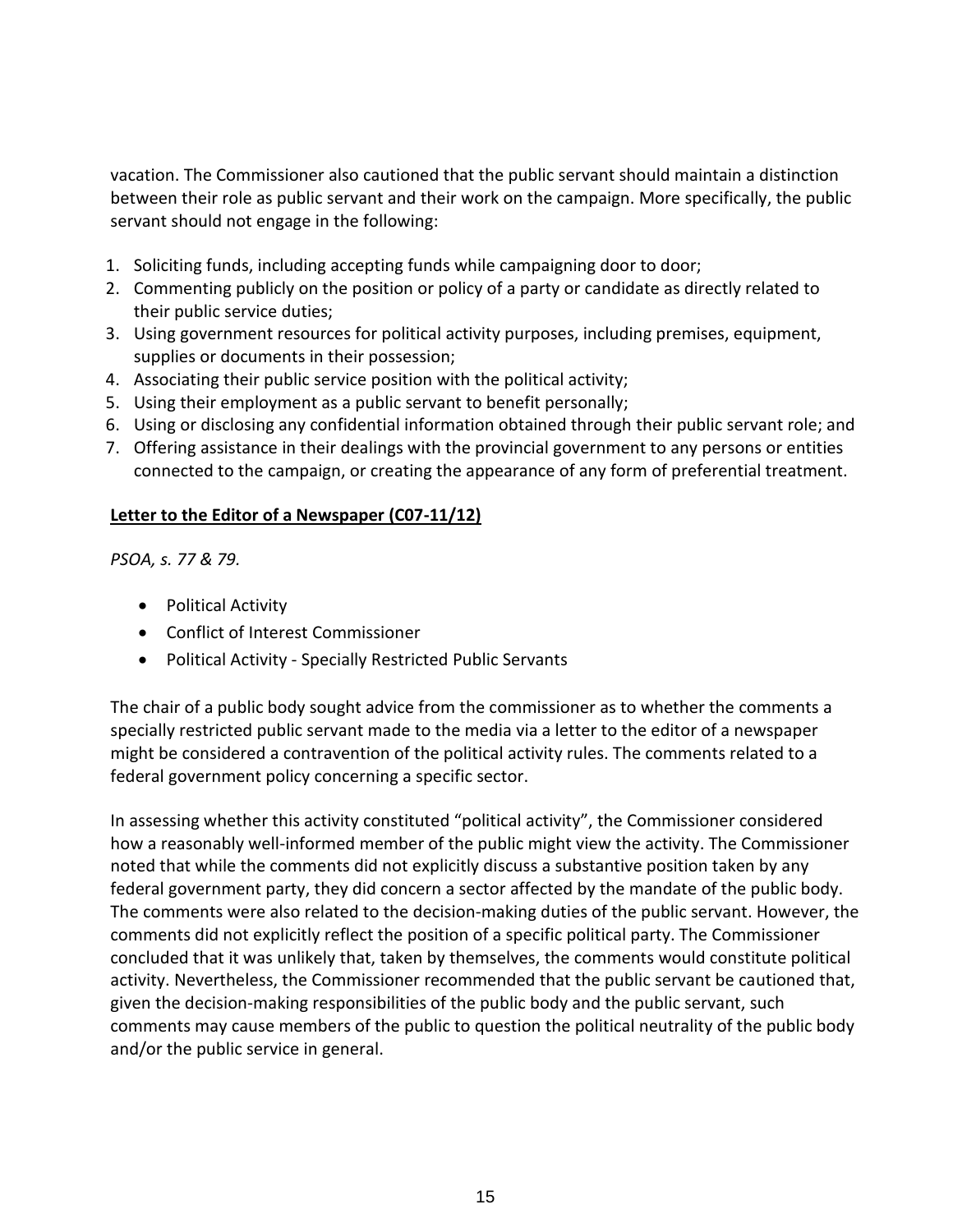## **Speak at an Annual Conference (C02-10/11)**

*PSOA, s. 74 & 79.*

- [Political](http://www.coicommissioner.gov.on.ca/category/type-of-ethical-matter/political-activity/) Activity
- Conflict of Interest [Commissioner](http://www.coicommissioner.gov.on.ca/category/source-of-decision/conflict-of-interest-commissioner/)
- Political Activity All Other Public [Servants](http://www.coicommissioner.gov.on.ca/category/type-of-rule/political-activity-all-other-public-servants/)

A public servant working in a public body was considering whether to speak at an annual conference, on a subject unrelated to their public service role, and sought a determination on whether it would be appropriate to do so. The purpose of the conference was to bring together individuals and activists who share a political philosophy and to discuss strategies, ideas, and techniques with current and former political leaders.

In assessing whether this activity constitutes "political activity," the commissioner considered how a reasonably well-informed member of the public might view the activity. Although the conference was not hosted by a political party, it was nonetheless aligned with a political philosophy and designed to encourage interactions with politicians who share that philosophy. Accordingly, the commissioner determined that attendance at the conference could be seen as an activity in support of a political party and therefore considered "political activity". The individual was not in the category of public servants who are specially restricted for political activity purposes. Public servants who are not specially restricted are permitted to engage in a wide array of political activities under the *PSOA*, provided that, in doing so, they do not engage in any of the activities restricted by s. 79 or prohibited by s. 77 of the *PSOA*. Accordingly, the commissioner determined that the public servant was permitted to speak at the conference, provided that they did not engage in the activities listed in s. 79, such as soliciting funds on behalf of a political candidate or party.

#### **Endorsement of a Candidate Without Consent (C04-10/11)**

*PSOA, s. 86 & 89.*

- [Political](http://www.coicommissioner.gov.on.ca/category/type-of-ethical-matter/political-activity/) Activity
- Conflict of Interest [Commissioner](http://www.coicommissioner.gov.on.ca/category/source-of-decision/conflict-of-interest-commissioner/)
- Political Activity Specially [Restricted](http://www.coicommissioner.gov.on.ca/category/type-of-rule/political-activity-specially-restricted-public-servants/) Public Servants

The name of a specially restricted public servant working in a public body was included, without the public servant's consent, on a list of individuals purported to endorse a candidate in a municipal election. That public servant's personal email account was used to solicit funds for the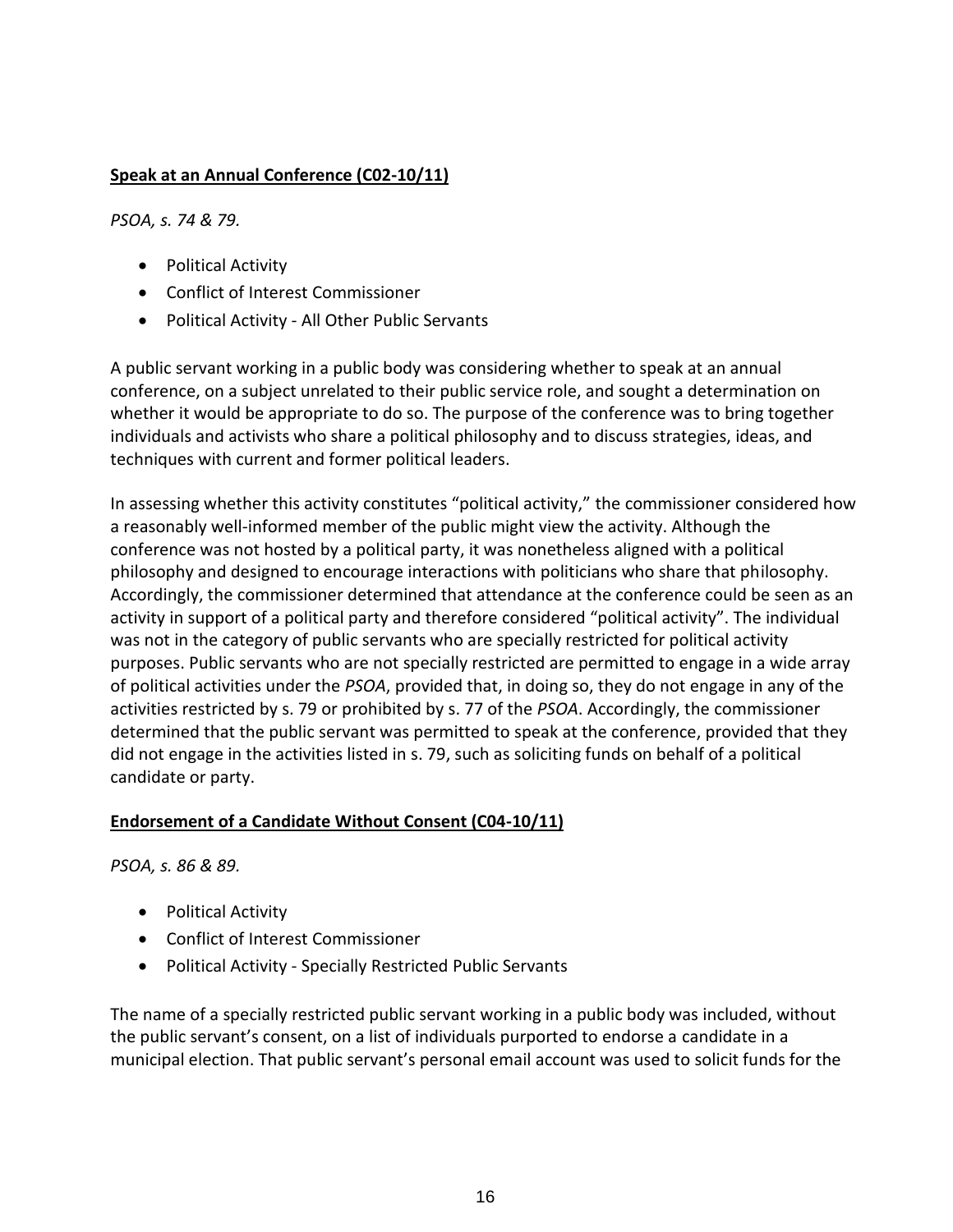same candidate. The public servant thereafter took steps to make it clear that they were neither endorsing nor soliciting funds for the candidate. As Ethics Executives, the commissioner was asked to provide a determination as to whether the public servant had contravened the political activity rules.

A specially restricted public servant may only engage in the forms of political activity specifically permitted in sections 89 and 90 of the *PSOA.* In order to assess whether the incidents described constituted political activity, the commissioner considered whether the public servant had control over the use of their name in either of these instances. The commissioner determined that the public servant did not seek to be included on the broadcasted list of supporters and that someone else had used the public servant's personal email account inadvertently. Accordingly, the commissioner determined that the public servant had not engaged in political activity and had taken steps to disassociate themself from the incidents. In making this determination, the commissioner cautioned that, since the actions of others can make it appear that a public servant is engaging in prohibited forms of political activity, public servants should be vigilant about the unintended use of their names in support of any candidate.

# **Comment on and Attend Events Hosted by a Municipal Election Candidate (C01-09/10)**

*PSOA, s. 86 & 89.*

- [Political](http://www.coicommissioner.gov.on.ca/category/type-of-ethical-matter/political-activity/) Activity
- Conflict of Interest [Commissioner](http://www.coicommissioner.gov.on.ca/category/source-of-decision/conflict-of-interest-commissioner/)
- Political Activity Specially [Restricted](http://www.coicommissioner.gov.on.ca/category/type-of-rule/political-activity-specially-restricted-public-servants/) Public Servants

A specially restricted chair of a public body wished to comment on and attend events hosted by a municipal election candidate with whom the chair had a past professional affiliation. As Ethics Executives, the commissioner was asked to provide advice about the application of the political activity rules to this circumstance.

The commissioner was of the view that commenting on a candidate is a form of political activity that is prohibited for specially restricted public servants. The commissioner acknowledged that the chair was permitted to make comments restricted to publicly known facts about past association with the candidate, but he advised the chair not to respond to any questions when doing so might be interpreted as expressing support for or opposition to the candidate.

The commissioner also cautioned that, although specially restricted public servants are permitted to attend municipal all-candidates meetings, speaking at events held in a candidate's honour might be viewed as an activity in support of a municipal candidate, which is not permitted.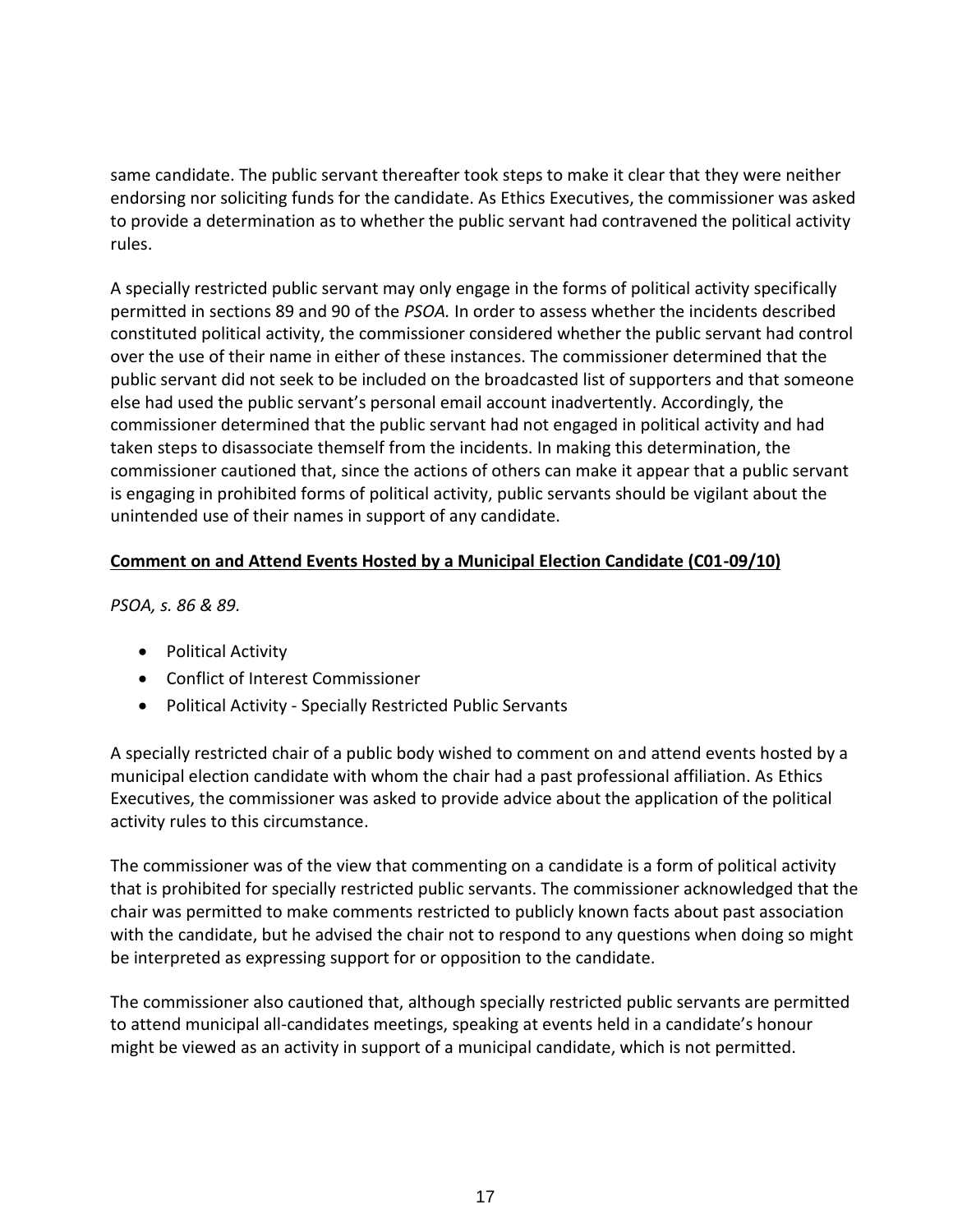## **Serve as a School Board Trustee (C03-09/10)**

*PSOA, S. 86, 89 & 90.*

- [Political](http://www.coicommissioner.gov.on.ca/category/type-of-ethical-matter/political-activity/) Activity
- Conflict of Interest [Commissioner](http://www.coicommissioner.gov.on.ca/category/source-of-decision/conflict-of-interest-commissioner/)
- Political Activity Specially [Restricted](http://www.coicommissioner.gov.on.ca/category/type-of-rule/political-activity-specially-restricted-public-servants/) Public Servants

The chair of a public body sought the commissioner's advice as to whether an appointee, who is specially restricted for the purposes of political activity, may seek to serve as a school board trustee.

The commissioner was of the view that seeking to become a school board trustee is equivalent to seeking to become a candidate in a municipal election. Therefore, it constitutes a form of political activity. Since the term "municipal election" is not defined in the PSOA, the commissioner interpreted the term in a manner that is consistent with the Municipal Elections Act, 1996 and the Education Act, 1990.

A specially restricted public servant is not explicitly permitted to serve as a school board trustee under the PSOA. However, the chair, as the appointee's Ethics Executives, could authorize the appointee to be or seek to become a school board trustee if, in accordance with section 90 of the PSOA, these activities would not interfere with performance of the appointee's duties and would not conflict with the interests of the public body.

#### **Spouse May Become a Candidate in a Future Federal Election (C05-09/10)**

*PSOA, s. 86, 90.*

- [Political](http://www.coicommissioner.gov.on.ca/category/type-of-ethical-matter/political-activity/) Activity
- Conflict of Interest [Commissioner](http://www.coicommissioner.gov.on.ca/category/source-of-decision/conflict-of-interest-commissioner/)
- Political Activity Specially [Restricted](http://www.coicommissioner.gov.on.ca/category/type-of-rule/political-activity-specially-restricted-public-servants/) Public Servants

An Ethics Executives sought the commissioner's advice about the application of the political activity rules to a specially restricted public servant whose spouse may become a candidate in a future federal election.

The commissioner advised that the political activity rules apply to public servants prior to, during, and after an election period. A public servant's spouse, however, is not subject to those rules.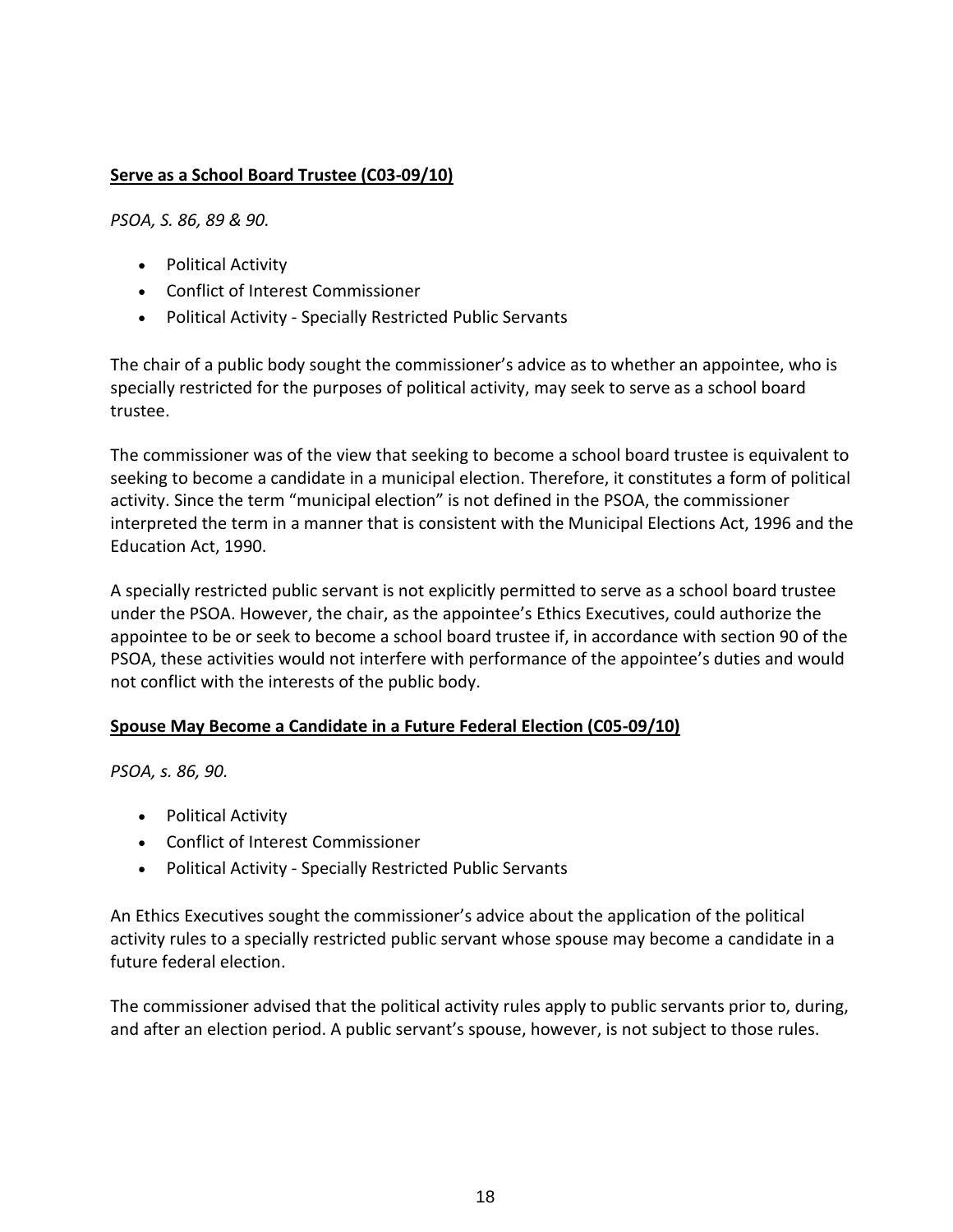Nonetheless, the commissioner noted that the actions of a public servant's spouse as a political candidate could lead to a situation where the public servant would contravene the political activity restrictions. For example, a public servant whose name or photograph appears in campaign materials risks being seen to be supporting a candidate or political party. The risk could be mitigated if the spouse's campaign materials only referred to the public servant in general terms and not by name or with reference to their position in the Ontario government. The commissioner further advised that, although specially restricted public servants are allowed to attend allcandidates meetings, making other appearances with a candidate, including attending an election night event, would put the public servant at risk of being seen to support a candidate or political party, thereby contravening the political activity restrictions.

#### **President of a Federal Riding Association (C07-09/10)**

*PSOA, s. 77 & 79.*

- [Political](http://www.coicommissioner.gov.on.ca/category/type-of-ethical-matter/political-activity/) Activity
- Conflict of Interest [Commissioner](http://www.coicommissioner.gov.on.ca/category/source-of-decision/conflict-of-interest-commissioner/)
- Political Activity All Other Public [Servants](http://www.coicommissioner.gov.on.ca/category/type-of-rule/political-activity-all-other-public-servants/)

An Ethics Executives sought the commissioner's advice about the application of the political activity rules to a public servant who wished to be the president of a federal riding association.

In previous matters, the commissioner had determined that membership in a riding association constitutes political activity under the *Act* (as outlined in case summaries 9, 12 and 13 of the 2007/08 annual report). In the commissioner's view, the president of a riding association would also engage in other activities in support of the political party and its candidates. At a minimum, the president would participate in selecting and endorsing a local candidate, raising money to support a candidate and the party, and developing the party's policies and platforms, all of which would also constitute political activity.

Although being president of a riding association is not a prohibited form of political activity, a public servant may be required, under certain circumstances, to take an unpaid leave of absence while holding that position. The commissioner advised the Ethics Executives to consider these circumstances and assess the extent to which they may be applicable. For example, the commissioner advised the Ethics Executives to consider whether the public servant, as a riding association president, could be required to (or choose to) comment on matters, addressed in the policies of a federal party or candidate, that are directly related to the public servant's duties with the Crown. If so, a leave of absence would be required.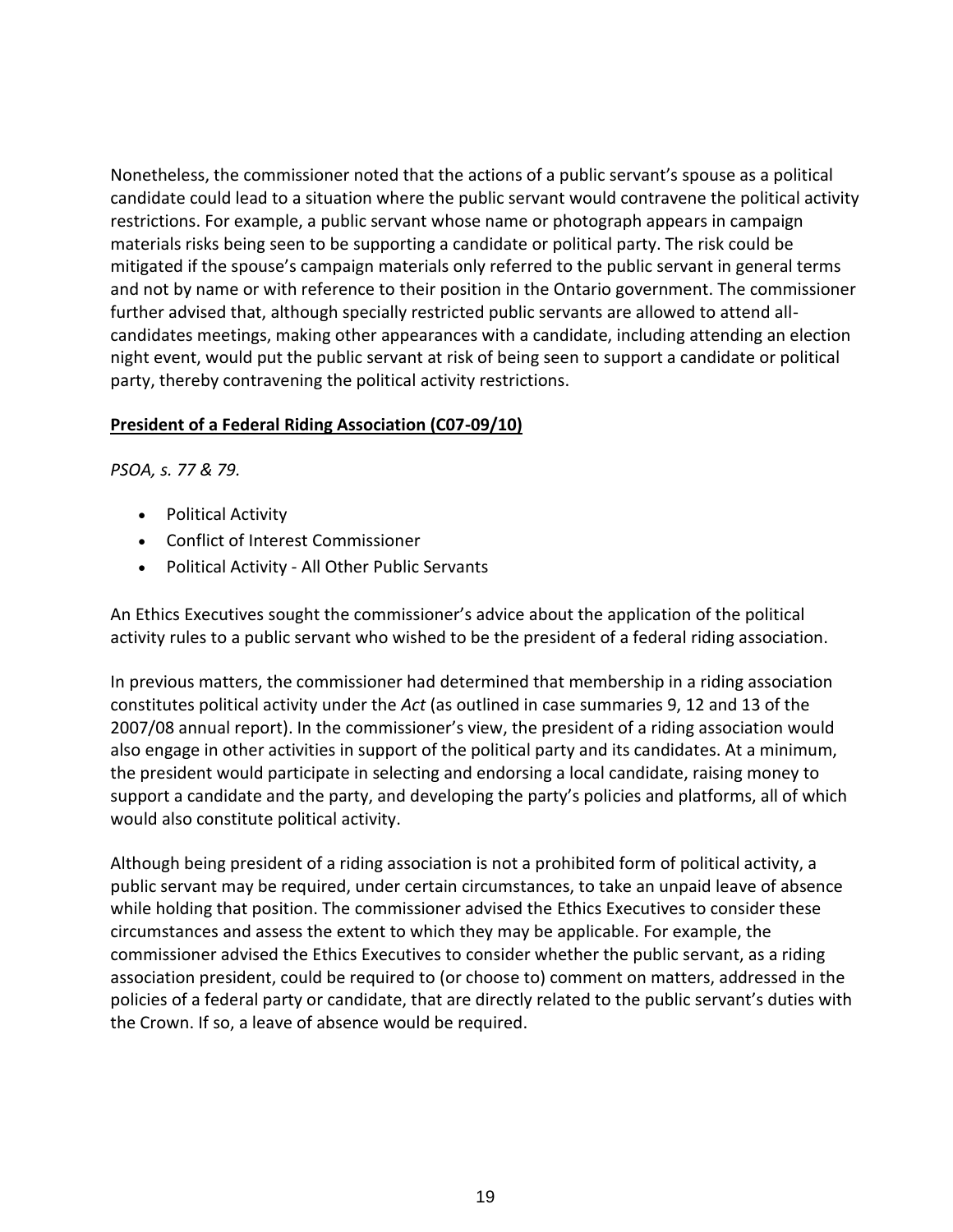#### **Support a Person Before that Person is Officially Nominated (C02-08/09)**

*PSOA, s. 86 & 89.*

- Political Activity
- Conflict of Interest Commissioner
- Political Activity Specially Restricted Public Servants

The chair of a public body sought the commissioner's advice as to whether a public servant may:

- support a person before that person is officially nominated as a political candidate, but after the person has publicly announced an intention to seek nomination to become a candidate
- attend a political party's annual general meeting, annual dinner, or other events such as a summer barbeque.

Appointees to the public body in question are classified as "specially restricted public servants" under section 85(2) of the PSOA. They are only permitted to engage in forms of political activity that are specified in section 89(1).

With respect to the candidate issue, the commissioner said that the first question to decide is whether the appointee's proposed activity falls within the ambit of "political activity" as set out in section 72 of the PSOA. Any activity in support of or in opposition to a "candidate" in an election is considered political activity under the section 72(b) of the PSOA. The PSOA does not define the term "candidate." The commissioner advised that it would be reasonable to adopt the definition provided in the other provincial legislation, which states that an individual only becomes a candidate once an election is formally called through the issuance of an election writ. Based on this definition, the commissioner noted that supporting an individual before they are officially nominated as a candidate would generally fall outside the scope of political activity, and therefore this activity would not be subject to the political activity restrictions. However, the commissioner cautioned that, in some circumstances, supporting an individual who has publicly announced an intention to become a candidate and who is clearly identified with a federal or provincial political party even before an election is called may be considered an action in support of a political party, and may qualify as political activity as defined under section 72(a) of the PSOA.

Regarding the second issue, the commissioner was of the view that attending a political party's annual general meeting, annual dinner, or other event such as a summer barbeque would likely appear to a member of the public to be an activity in support of a political party or candidate. Therefore, the commissioner advised that such activity would likely fit within the scope of political activity, and would not be a permitted form of political activity under the PSOA.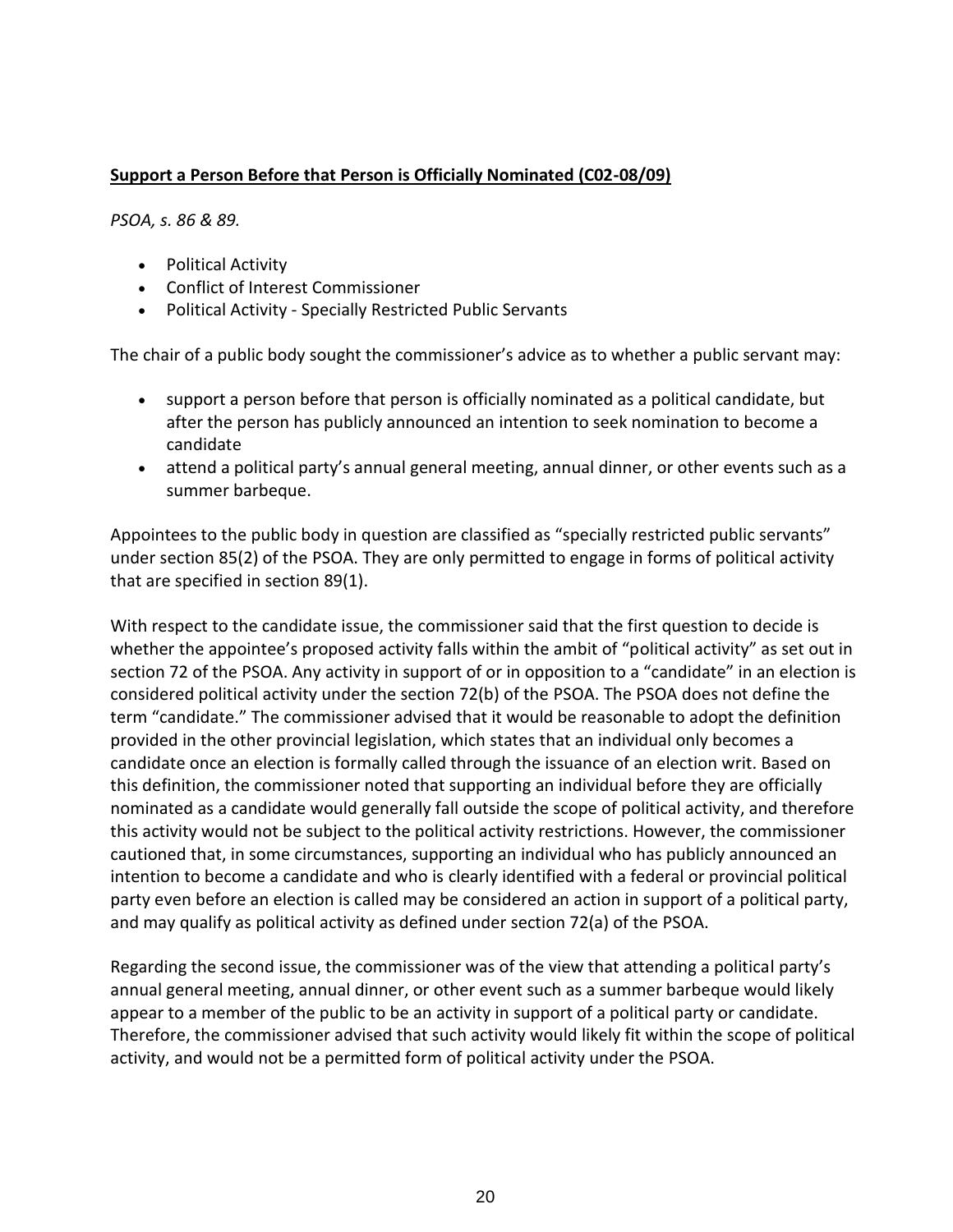## **Purchase Tickets and Attend Political Fundraisers (C04-08/09)**

*PSOA, s. 86 & 89.*

- [Political](http://www.coicommissioner.gov.on.ca/category/type-of-ethical-matter/political-activity/) Activity
- Conflict of Interest [Commissioner](http://www.coicommissioner.gov.on.ca/category/source-of-decision/conflict-of-interest-commissioner/)
- Political Activity Specially [Restricted](http://www.coicommissioner.gov.on.ca/category/type-of-rule/political-activity-specially-restricted-public-servants/) Public Servants

The chair of a public body sought the commissioner's advice as to whether a specially restricted public servant could

- purchase tickets for political fundraisers
- attend political fundraisers as either a ticket-holder or as a guest of other ticket-holders.

The primary purpose of a political fundraiser is to raise funds for a particular party or candidate. A member of the public would likely view purchasing a ticket for a fundraiser and/or attending such a fundraiser as an activity in support of a political party or candidate. Accordingly, in the commissioner's opinion, purchasing tickets for political fundraisers and attending political fundraisers, as either ticket-holders or as guests of ticket-holders, would likely fit within the scope of political activity set out in sections 72(a) and (b).

Since specially restricted public servants are prohibited from engaging in any political activity other than what is expressly listed in section 89 of the *PSOA*, the commissioner considered whether the activities in question fell with the scope of these permitted activities. Section 89(1)(b) of the *PSOA* permits a specially restricted public servant to financially support a party or candidate. However, purchasing political fundraiser tickets not only provides financial support for a party or candidate, but also permits the purchaser to attend in person at the fundraiser. In so doing, the public servant is publicly identifying themself as a supporter of a particular political party or candidate. In the commissioner's view, this would likely be viewed as an additional step in support of a party or candidate and therefore would likely be considered outside the scope of political activity that is permitted under section 89.

#### **Serve on a Committee (C06-08/09)**

PSOA, s. 77 & 79; O. Reg. 381/07, s. 8.

- Conflict of Interest
- Political Activity
- Conflict of Interest Commissioner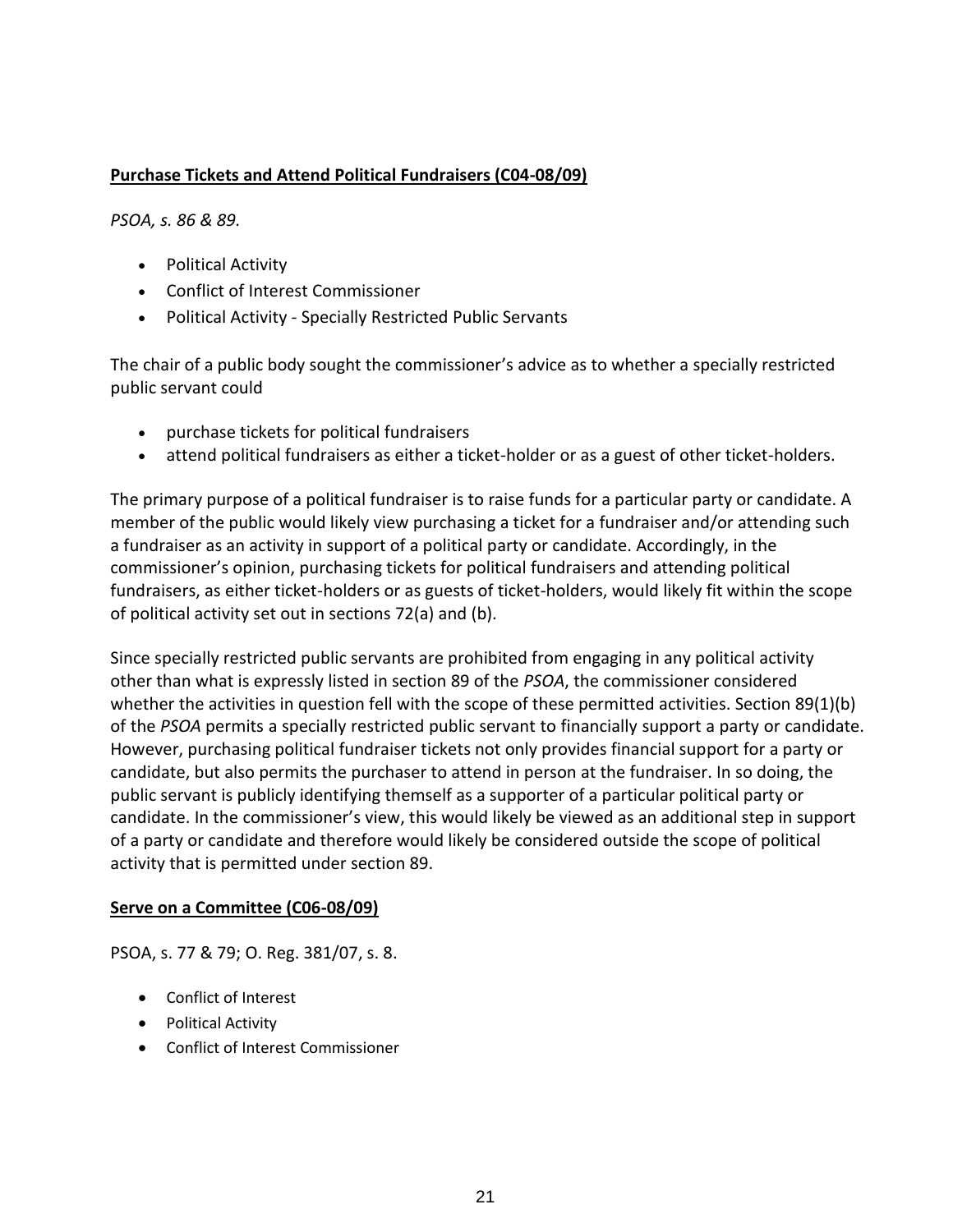- Engaging in Business or Undertaking
- Political Activity All Other Public Servants

The chair of a regulatory agency asked the commissioner to provide advice as to whether it would be appropriate for the chair to serve on a committee that was to monitor and write a report on media coverage of an election.

In his capacity as the chair's Ethics Executives, the commissioner considered the conflict of interest and political activity sections of the PSOA and regulations. The commissioner concluded that the chair was subject to the limitations on engaging in undertakings outside the scope of employment with the Crown as set out in section 8, despite the fact that they did not intend to receive compensation for participating on the committee. The commissioner advised that the chair should take the following steps to ensure that their involvement in the proposed undertaking did not violate section 8:

- ensure that the time spent on committee activities did not interfere with their ability to perform their duties as a public servant; and
- refrain from using their work premises, equipment or supplies in undertaking committee work.

As a public servant, the chair is also subject to the political activity provisions in section 77 and section 79 of the PSOA. The commissioner reminded the chair that they were prohibited from participating in any activities set out in section 77. The commissioner also advised that section 79(1)(c) of the PSOA restricted the chair's ability to comment publicly on matters directly related to their duties as a public servant and that are addressed in the policies of a federal party or a federal candidate, unless the chair obtained an unpaid leave of absence. The commissioner therefore advised that if the chair chose to serve on the committee, they would have to ensure that their actions, including the comments made in any report, did not contravene the restrictions set out in section 77 or section 79(1)(c).

#### **Report on Media Coverage of an Election (C13-08/09)**

O. Reg. 381/07, s. 8; PSOA 77 & 79.

- Conflict of [Interest](http://www.coicommissioner.gov.on.ca/category/type-of-ethical-matter/conflict-of-interest/)
- [Political](http://www.coicommissioner.gov.on.ca/category/type-of-ethical-matter/political-activity/) Activity
- Conflict of Interest [Commissioner](http://www.coicommissioner.gov.on.ca/category/source-of-decision/conflict-of-interest-commissioner/)
- Engaging in Business or [Undertaking](http://www.coicommissioner.gov.on.ca/category/type-of-rule/engaging-in-business-or-undertaking/)
- Political Activity All Other Public [Servants](http://www.coicommissioner.gov.on.ca/category/type-of-rule/political-activity-all-other-public-servants/)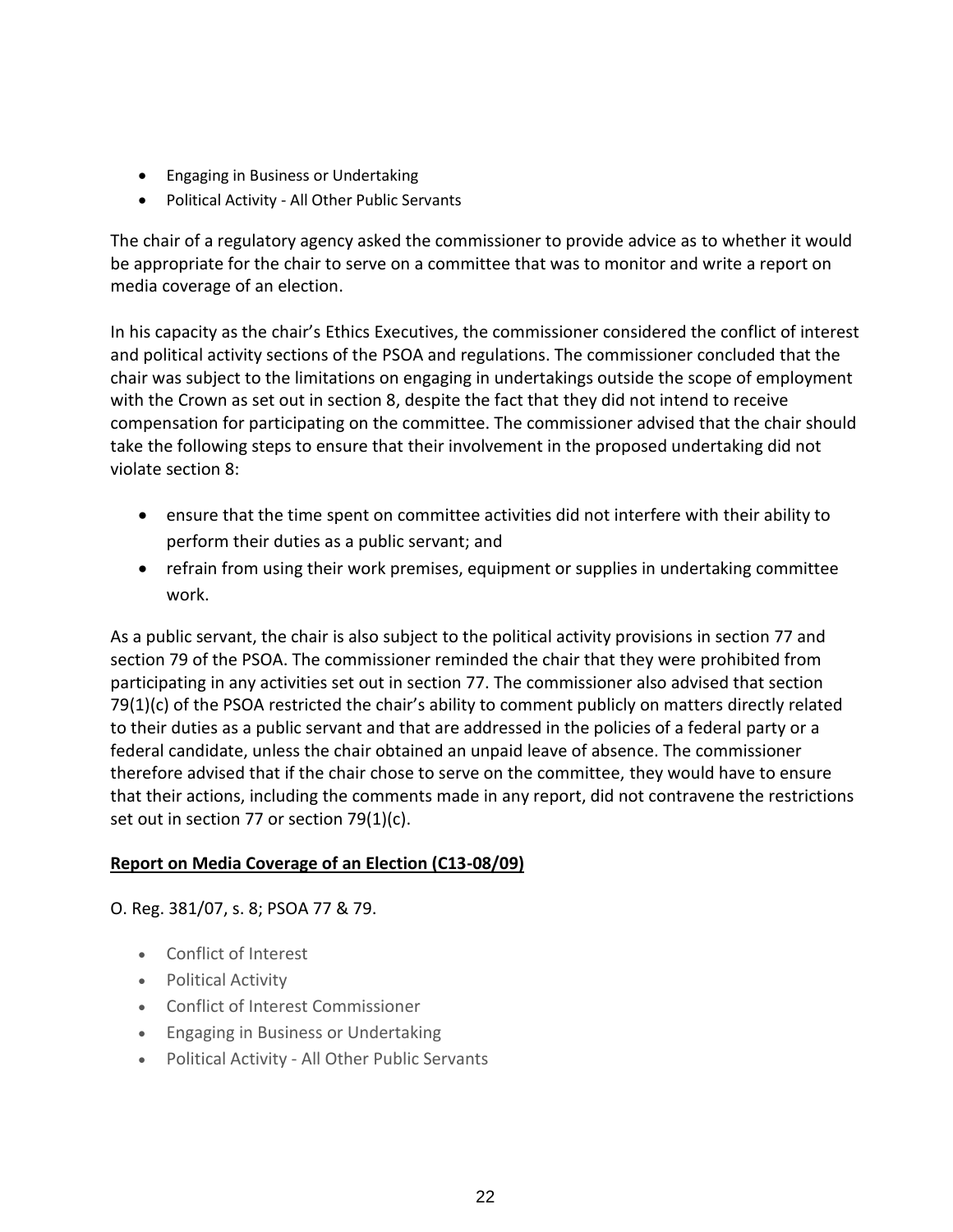The chair of a regulatory agency asked the commissioner to provide advice as to whether it would be appropriate for the chair to serve on a committee that was to monitor and write a report on media coverage of an election.

In his capacity as the chair's Ethics Executives, the commissioner considered the conflict of interest and political activity sections of the *PSOA* and regulations. The commissioner concluded that the chair was subject to the limitations on engaging in undertakings outside the scope of employment with the Crown as set out in section 8, despite the fact that they did not intend to receive compensation for participating on the committee. The commissioner advised that the chair should take the following steps to ensure that their involvement in the proposed undertaking did not violate section 8:

- ensure that the time spent on committee activities did not interfere with their ability to perform their duties as a public servant; and
- refrain from using their work premises, equipment or supplies in undertaking committee work.

As a public servant, the chair is also subject to the political activity provisions in section 77 and section 79 of the PSOA. The commissioner reminded the chair that they were prohibited from participating in any activities set out in section 77. The commissioner also advised that section 79(1)(c) of the PSOA restricted the chair's ability to comment publicly on matters directly related to their duties as a public servant and that are addressed in the policies of a federal party or a federal candidate, unless the chair obtained an unpaid leave of absence. The commissioner therefore advised that if the chair chose to serve on the committee, they would have to ensure that their actions, including the comments made in any report, did not contravene the restrictions set out in section 77 or section 79(1)(c).

#### **Post a Sign in Front of Their Residence (C02-07/08)**

*PSOA, s. 92.*

- [Political](http://www.coicommissioner.gov.on.ca/category/type-of-ethical-matter/political-activity/) Activity
- Conflict of Interest [Commissioner](http://www.coicommissioner.gov.on.ca/category/source-of-decision/conflict-of-interest-commissioner/)
- Political Activity Specially [Restricted](http://www.coicommissioner.gov.on.ca/category/type-of-rule/political-activity-specially-restricted-public-servants/) Public Servants

A part-time member of an adjudicative agency applied to the commissioner for authorization to engage in political activity that is not otherwise permitted under the PSOA. Specifically, as a specially restricted public servant under section 85(2)9 of the PSOA, the member sought to post a sign in front of their residence in support of a political party/candidate during a provincial election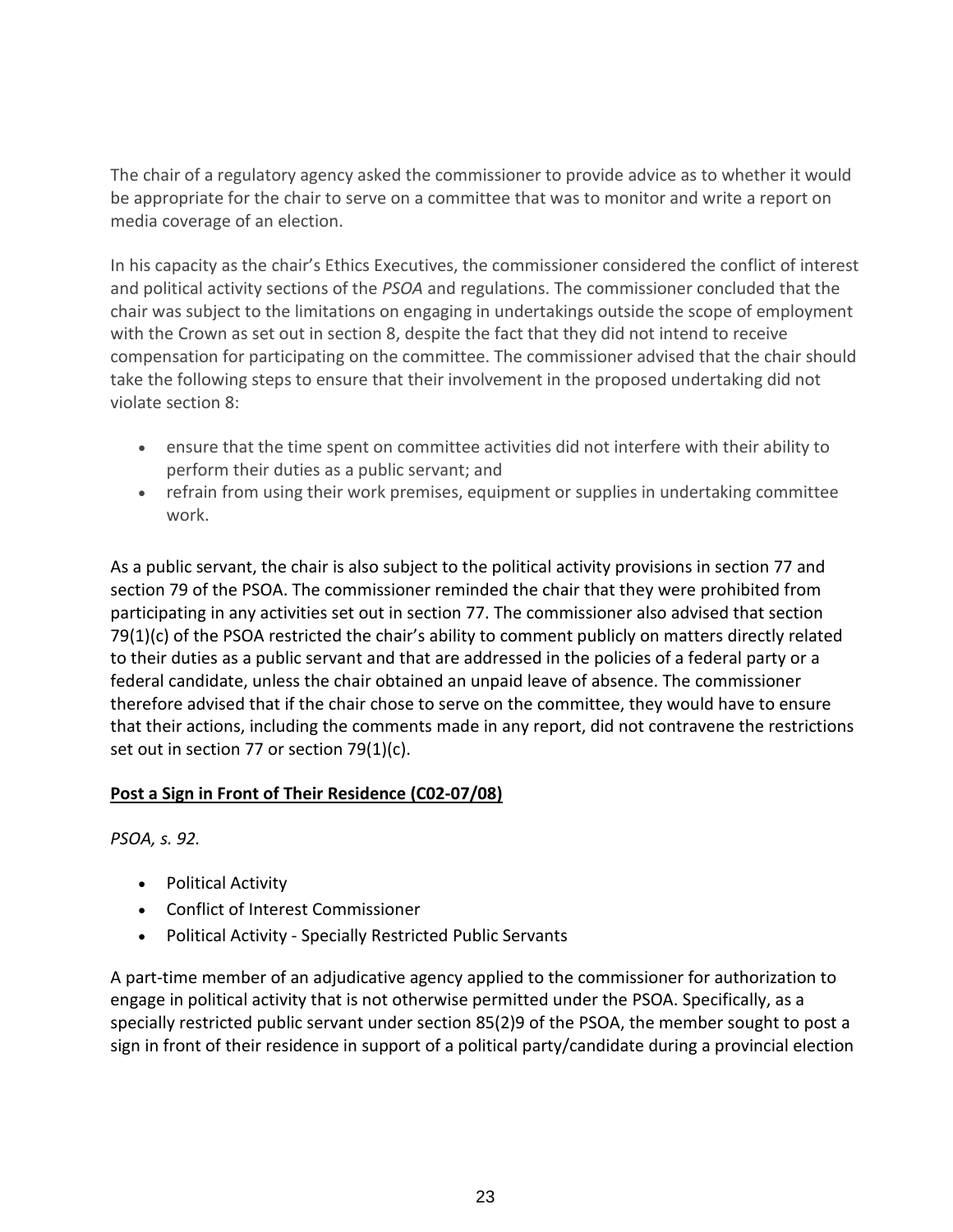## period.

The commissioner first stated that the purpose of the political activity rules in Part V of the PSOA is to balance the need to preserve the integrity and neutrality of the public service with individuals' right to engage in political activity.

Under section 92(5), based on the nature of the political activity in question, the scope of discretion exercised by the member at the agency, and the visibility of the member's position, the commissioner concluded that the member could not erect a sign as requested because it would conflict with the interests of the member's agency under section 92(4)(b) of the PSOA. Therefore, the commissioner declined to grant the requested authorization.

# **Continue as President of a Federal Riding Association (C04-07/08)**

*PSOA, s. 86, 89 & 92.*

- [Political](http://www.coicommissioner.gov.on.ca/category/type-of-ethical-matter/political-activity/) Activity
- Conflict of Interest [Commissioner](http://www.coicommissioner.gov.on.ca/category/source-of-decision/conflict-of-interest-commissioner/)
- Political Activity Specially [Restricted](http://www.coicommissioner.gov.on.ca/category/type-of-rule/political-activity-specially-restricted-public-servants/) Public Servants

A part-time member of an adjudicative agency applied to the commissioner for authorization to engage in political activity that is not otherwise permitted under the *PSOA*. Specifically, as a specially restricted public servant under section 85(2)9 of the *PSOA*, the member sought authorization to continue as president of a federal riding association.

The commissioner first stated that the purpose of the political activity rules in Part V of the PSOA is to balance the need to preserve the integrity and neutrality of the public service with individuals' right to engage in political activity.

The commissioner made a preliminary finding that acting as president of a riding association is political activity that is not permitted under Part V of the *PSOA*. As an interim measure, the commissioner stated that the member should recuse themself from hearing any matters while the commissioner gathered more information about the member's agency and position with the riding association and determined whether an authorization was appropriate.

After receiving the commissioner's letter, the member advised the commissioner that they had decided to resign from the position of president of the riding association. Accordingly, the commissioner decided that it was not necessary to determine whether an authorization should be granted.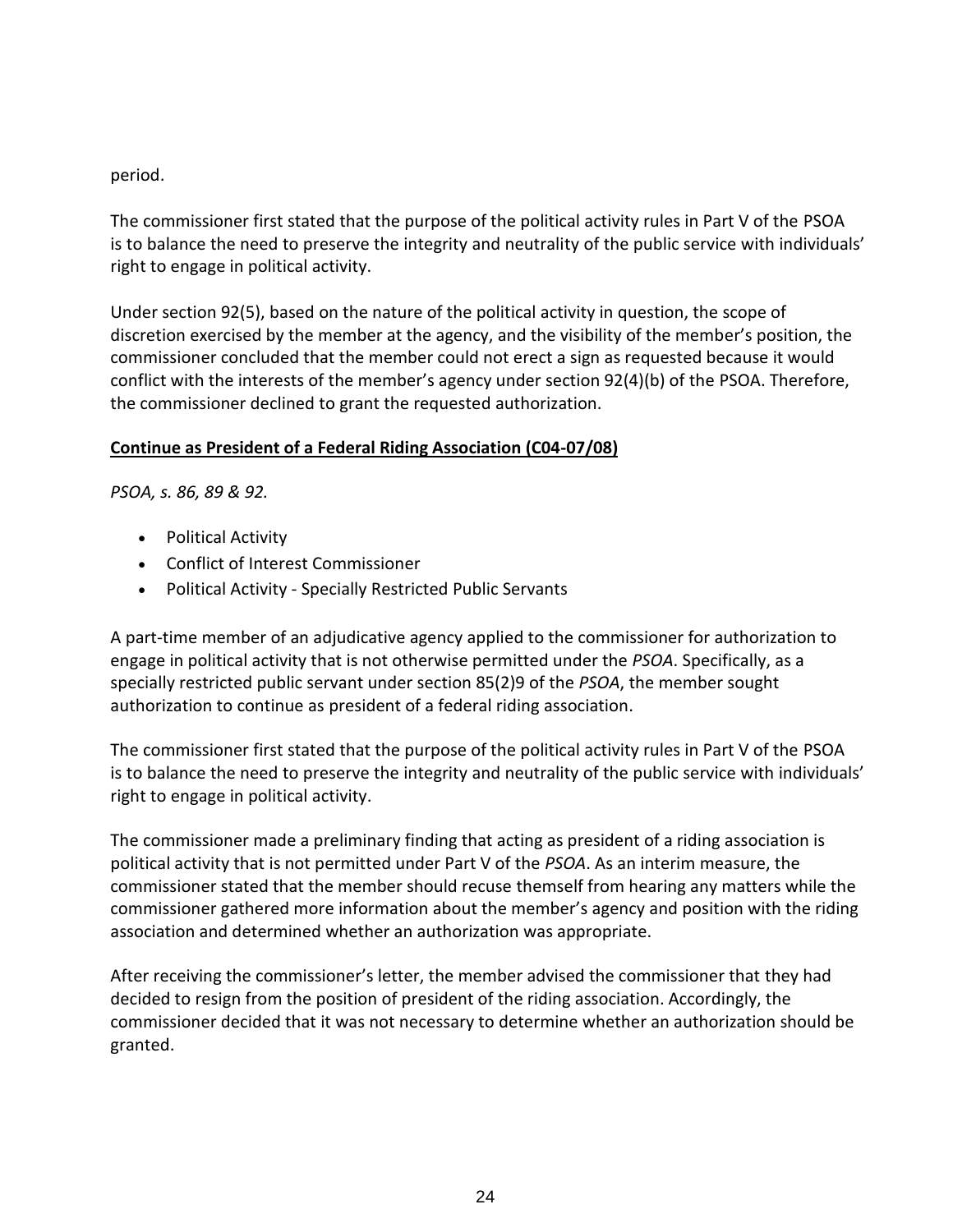# **Canvass Door-To-Door, Distribute Flyers and Attend Polling Stations as a Scrutineer (C06-07/08)**

*PSOA, s. 86, 89 & 92.*

- [Political](http://www.coicommissioner.gov.on.ca/category/type-of-ethical-matter/political-activity/) Activity
- Conflict of Interest [Commissioner](http://www.coicommissioner.gov.on.ca/category/source-of-decision/conflict-of-interest-commissioner/)
- Political Activity Specially [Restricted](http://www.coicommissioner.gov.on.ca/category/type-of-rule/political-activity-specially-restricted-public-servants/) Public Servants

A part-time member of an adjudicative agency applied to the commissioner for authorization to engage in political activity that is not otherwise permitted under the PSOA. Specifically, as a specially restricted public servant under section 85(2)9 of the PSOA, the member sought to do the following during a provincial election period:

- canvass door-to-door for a specific candidate/party;
- distribute flyers door-to-door on behalf of the candidate/party; and
- attend polling stations as a scrutineer to determine who from the electoral district had not voted and relay this information to party headquarters so that the non-voting individuals could be contacted.

The commissioner first stated that the purpose of the political activity rules in Part V of the PSOA is to balance the need to preserve the integrity and neutrality of the public service with individuals' right to engage in political activity.

Under section 92(5), based on the nature of the political activity in question, the scope of discretion exercised by the member at the agency, and the visibility of the member's position, the commissioner concluded that the member's proposed activities would conflict with the interests of their agency under section 92(4)(b) of the PSOA.

Accordingly, the commissioner declined to grant the authorization requested by the member.

#### **Act as a Member of the National Executive of a Federal Political Party (C08-07/08)**

*PSOA, s. 87, 89 & 92*

- [Political](http://www.coicommissioner.gov.on.ca/category/type-of-ethical-matter/political-activity/) Activity
- Conflict of Interest [Commissioner](http://www.coicommissioner.gov.on.ca/category/source-of-decision/conflict-of-interest-commissioner/)
- Political Activity Specially [Restricted](http://www.coicommissioner.gov.on.ca/category/type-of-rule/political-activity-specially-restricted-public-servants/) Public Servants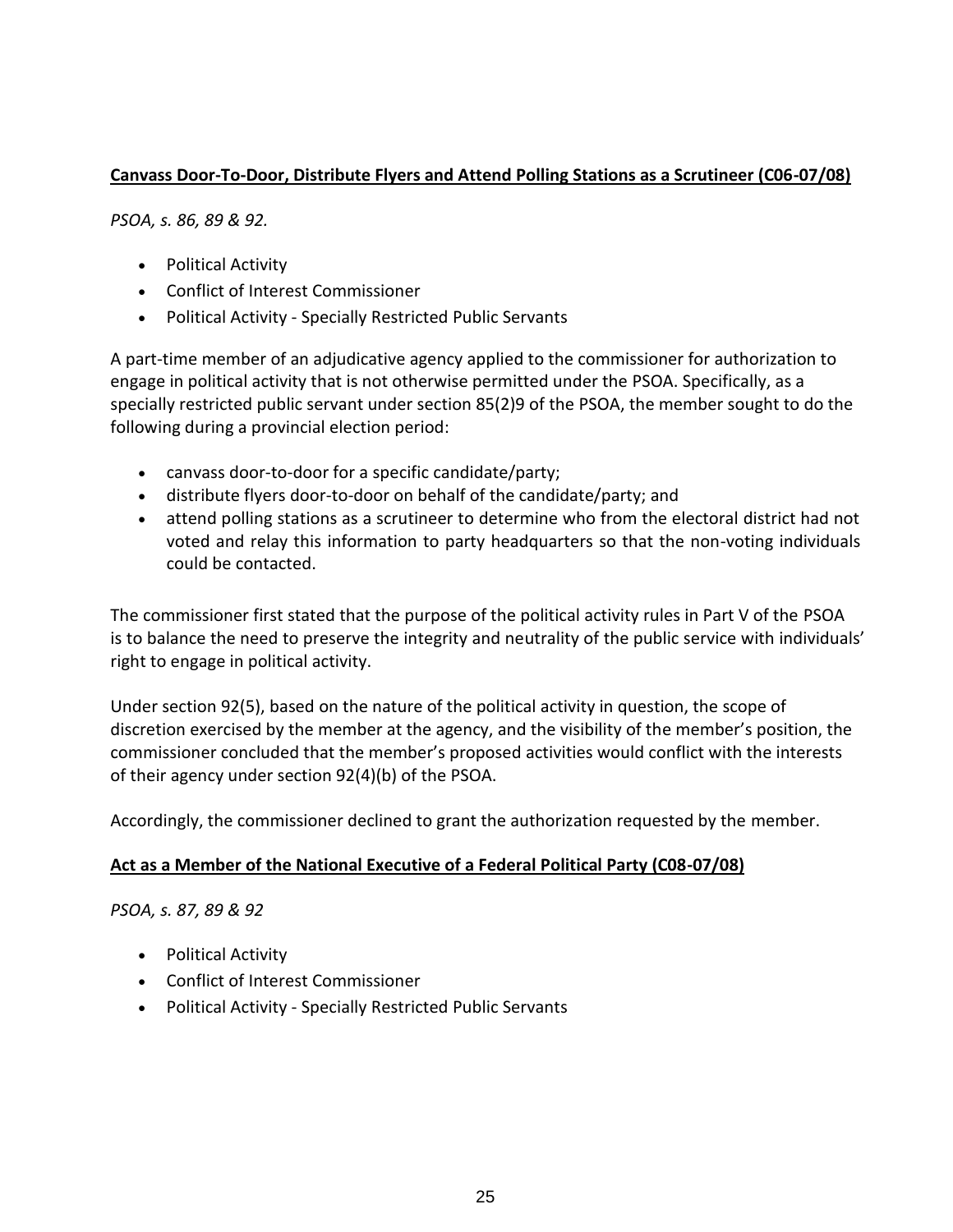A part-time member of an adjudicative agency applied to the commissioner for authorization to engage in political activity that is not otherwise permitted under the PSOA. Specifically, as a specially restricted public servant under section 85(2)9 of the PSOA, the member sought authorization to, among other things, act as a member of the national executive of a federal political party, and as a campaign manager for a particular member of parliament.

The commissioner first stated that the purpose of the political activity rules in Part V of the *PSOA* is to balance the need to preserve the integrity and neutrality of the public service with individuals' right to engage in political activity.

The commissioner stated that the *PSOA* clearly permits specially restricted public servants to be a member of a political party (section  $89(1)(c)$ ). However, the commissioner also stated that the legislative permission to be a member of a political party does not grant the right to be involved in all activities available to members of the party.

The commissioner concluded that the member's proposed activities would conflict with the interests of their agency under section 92(4)(b) of the *PSOA*. The commissioner based his decision on the following factors as described in section 92(5) of the *PSOA*:

- the member's proposed political activities would put them at the heart of partisan politics and clearly would identify them not only as an active supporter of a particular political candidate/party, but also as a person responsible for the management of the party and as someone with an active role in the development and direction of the party
- the member has broad discretion in their position with the agency, and the public could reasonably perceive their discretionary decisions to be influenced by political considerations
- the member's position with the agency makes them visible to the public.

The commissioner further stated that the member's proposed activities are not time-limited, or limited to a particular policy issue or political function, and that the proposed activities are of a high-profile nature. For these reasons, the commissioner concluded that neither restrictions on the proposed political activity nor a leave of absence from the agency would be viable options for addressing the conflict concerns.

Accordingly, the commissioner declined to grant the authorization requested by the member.

Later, the member informed the commissioner that they had accepted a senior position with the party, not contemplated in the request for authorization, and as a result had decided to resign their position with the agency.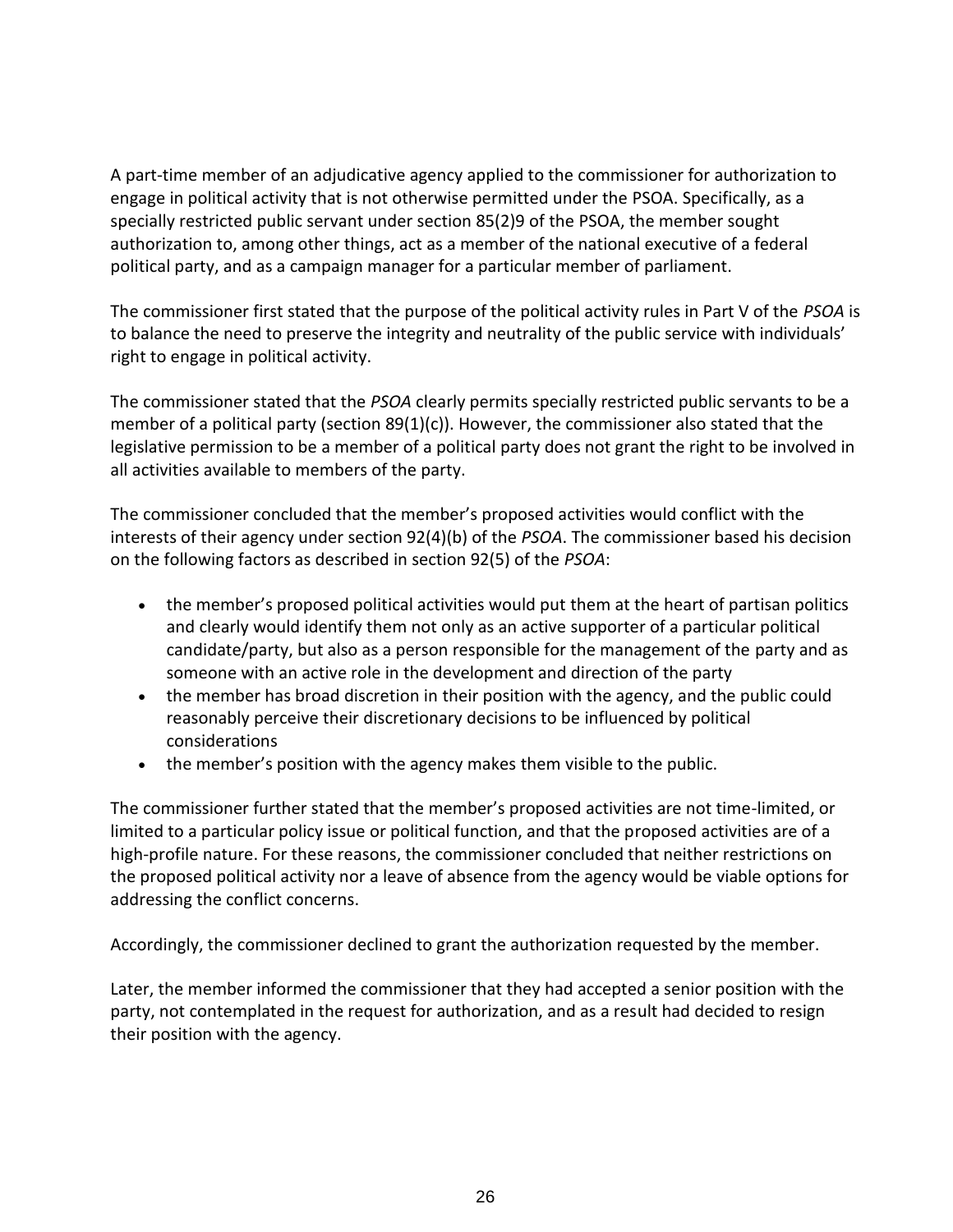# **Act as Treasurer for a Provincial Riding Association (C10-07/08)**

*PSOA, s. 86, 89 & 92*

- [Political](http://www.coicommissioner.gov.on.ca/category/type-of-ethical-matter/political-activity/) Activity
- Conflict of Interest [Commissioner](http://www.coicommissioner.gov.on.ca/category/source-of-decision/conflict-of-interest-commissioner/)
- Political Activity Specially [Restricted](http://www.coicommissioner.gov.on.ca/category/type-of-rule/political-activity-specially-restricted-public-servants/) Public Servants

A part-time member of an adjudicative agency applied to the commissioner for authorization to engage in political activity that is not otherwise permitted under the PSOA. Specifically, as a specially restricted public servant under section 85(2)9 of the PSOA, the member sought authorization to act as treasurer for a provincial riding association.

The commissioner first stated that the purpose of the political activity rules in Part V of the PSOA is to balance the need to preserve the integrity and neutrality of the public service with individuals' right to engage in political activity.

The commissioner stated that the PSOA clearly permits specially restricted public servants to be a member of a political party (section 89(1)(c)). However, the commissioner also stated that the legislative permission to be a member of a political party does not grant the right to be involved in all activities available to members of the party.

The commissioner concluded that the member's proposed activity would conflict with the interests of the member's agency under section 92(4)(b) of the PSOA, based on the following factors as described in section 92(5):

- the position of treasurer is part of the executive of the riding association, and this role would put them at the heart of partisan politics, and clearly would identify them as an active supporter of a particular political candidate/party
- the member has broad discretion in their position with the agency, and the public could reasonably perceive their discretionary decisions to be influenced by political considerations
- the member's position with the agency makes them visible to the public.

In addition, the commissioner considered the fact that the agency's proceedings take place throughout the province, including the geographic area of the riding association. The commissioner also noted that the agency's website identifies the member as being very actively involved in the community, including in boards and local service clubs, and that, as such, their political and other activities would be well known within the community.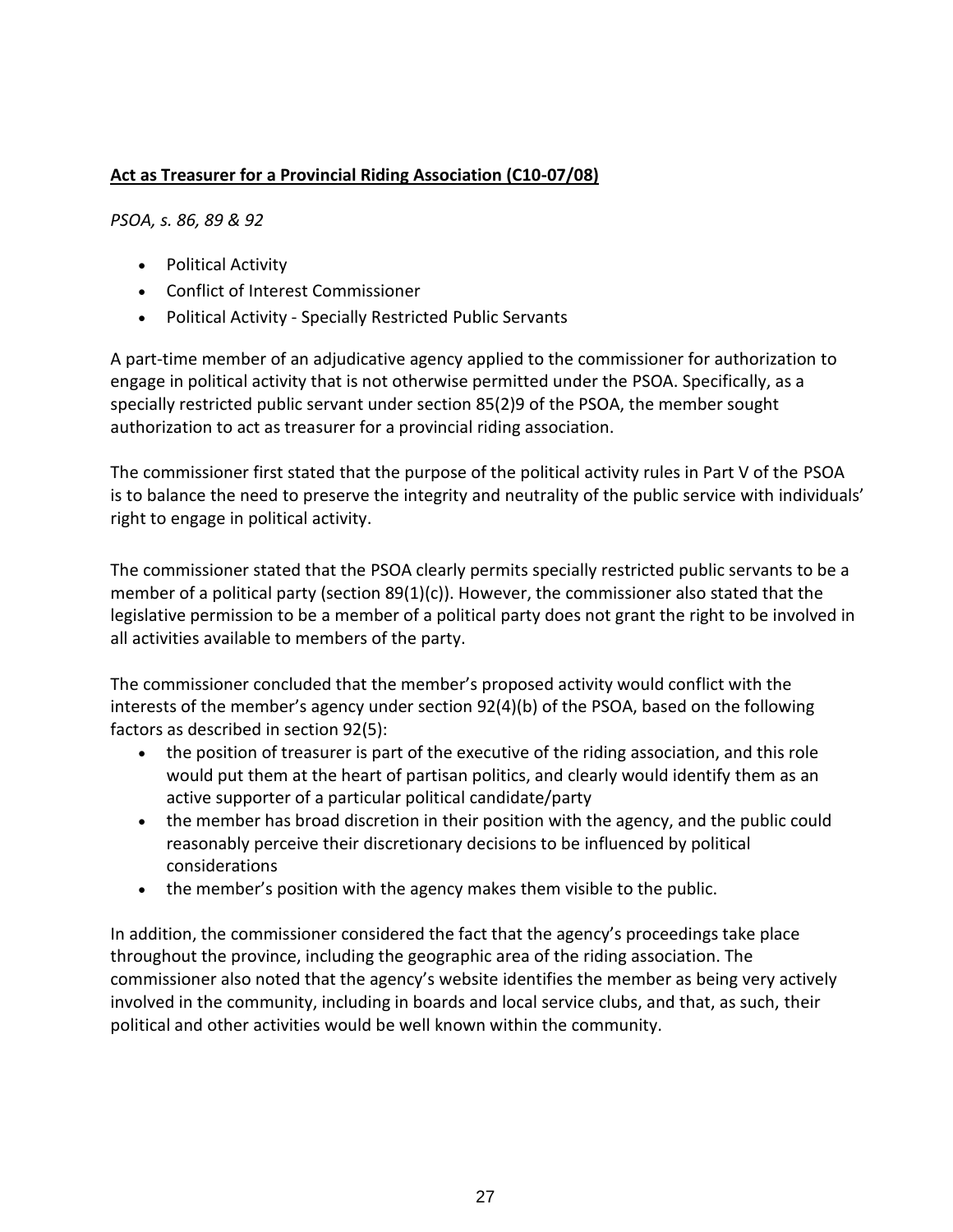Accordingly, the commissioner declined to grant the authorization requested by the member.

## **Publicly Endorse and Assist a Federal Candidate (C12-07/08)**

# *PSOA, s. 86, 89 & 92*

- [Political](http://www.coicommissioner.gov.on.ca/category/type-of-ethical-matter/political-activity/) Activity
- Conflict of Interest [Commissioner](http://www.coicommissioner.gov.on.ca/category/source-of-decision/conflict-of-interest-commissioner/)
- Political Activity Specially [Restricted](http://www.coicommissioner.gov.on.ca/category/type-of-rule/political-activity-specially-restricted-public-servants/) Public Servants

A part-time member of an adjudicative agency applied to the commissioner for authorization to engage in political activity that is not otherwise permitted under the PSOA. Specifically, as a specially restricted public servant under section 85(2)9 of the PSOA, the member sought authorization to publicly endorse and assist a particular federal candidate in an upcoming federal election.

The commissioner stated that the PSOA clearly permits specially restricted public servants to be a member of a political party (section  $89(1)(c)$ ). However, the commissioner also stated that the legislative permission to be a member of a political party does not grant the right to be involved in all activities available to members of the party.

The commissioner concluded that the member's proposed activities would conflict with the interests of their agency under section 92(4)(b) of the PSOA. The commissioner based his decision on the following factors as described in section 92(5) of the *PSOA*:

- the member's proposed political activities would put them at the heart of partisan politics and clearly would identify them as an active supporter of a particular political candidate;
- the member has broad discretion in their position with the agency, and the public could reasonably perceive their discretionary decisions to be influenced by political considerations; and
- the member's position with the agency makes them visible to the public.

The commissioner further stated that, in his view, the proposed political activity would publicly signal the member's political allegiance, which could affect the public's perception regarding their neutrality as a member of the agency.

Accordingly, the commissioner declined to grant the authorization requested by the member.